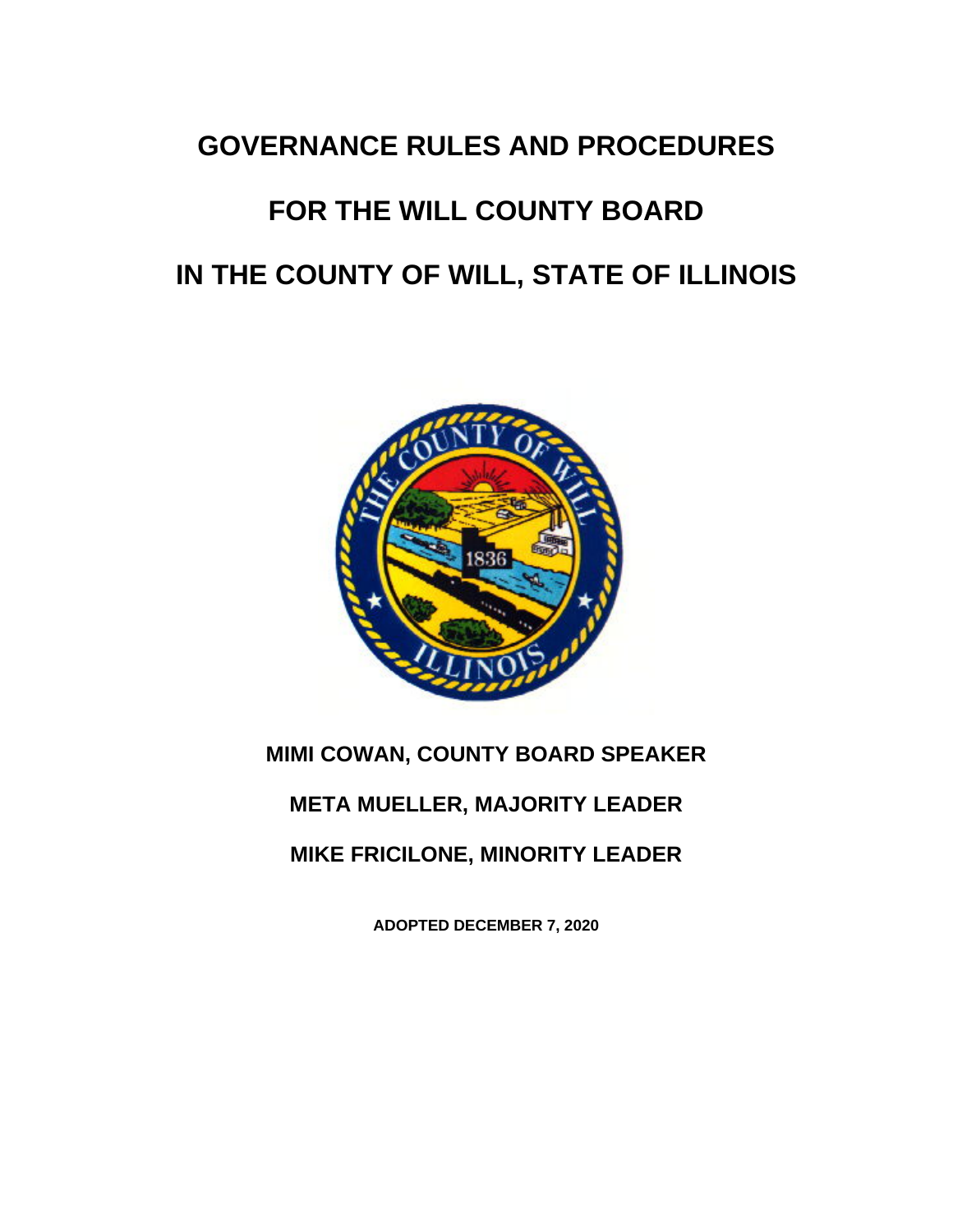## **TABLE OF CONTENTS**

| I.    | DUTIES AND OFFICERS OF THE WILL COUNTY BOARD                                                       |                    |
|-------|----------------------------------------------------------------------------------------------------|--------------------|
|       | 1.01 Will County Board                                                                             | Page 3             |
|       | 1.02 Officers                                                                                      | Page 3             |
|       | 1.03 Duties of the County Board Speaker                                                            | Page 4             |
|       | 1.04 Duties of the Legislative Majority Leader and Minority Leaders                                | Page 5             |
|       | 1.05 Duties of the Will County Executive                                                           | Page 6-9           |
| П.    | <b>COMMITTEES OF THE WILL COUNTY BOARD</b>                                                         |                    |
|       | 2.01 Appointments to Standing Committees                                                           | Page 10            |
|       | 2.02 Committee Vacancies                                                                           | Page 10            |
|       | 2.03 Standing Committees                                                                           | Page 11-17         |
|       | 2.04 Powers of Committees                                                                          | Page 17-18         |
|       | 2.05 Written Minutes                                                                               | Page 18            |
| Ш.    | <b>CONDUCT OF BUSINESS OF THE WILL COUNTY BOARD</b>                                                |                    |
|       | 3.01 Order of Business                                                                             | Page 19            |
|       | 3.02 Time and Place of Regular and Special Meetings                                                | Page 19-20         |
|       | 3.03 Parliamentary Procedure<br>3.04 Board Rules and Amendments                                    | Page 20            |
|       | 3.05 Suspension of Rules                                                                           | Page 20<br>Page 21 |
|       | 3.06 Right to Address the Board                                                                    | Page 21            |
|       | 3.07 Text Amendments/Map Amendments, Objections & Protests                                         | Page 22            |
|       | 3.08 Agenda                                                                                        | Page 22-23         |
|       | 3.09 Motions                                                                                       | Page 23            |
|       | 3.10 Vote                                                                                          | Page 23            |
|       | 3.11 Reconsideration of Motions                                                                    | Page 23            |
|       | 3.12 Executive Vetoes                                                                              | Page 23-25         |
|       | 3.13 Committee Reports                                                                             | Page 26            |
| IV.   | PURCHASES, BUSINESS/TRAVEL REIMBURSEMENT AND MOBILE DEVICES                                        |                    |
|       | 4.01 Purchases                                                                                     | Page 26            |
|       | 4.02 Business/Travel Reimbursement                                                                 | Page 26            |
|       | 4.03 Mobile Devices                                                                                | Page 26-27         |
| V.    | SETTLEMENT AUTHORITY FOR GENERAL LIABILITY AND WORKERS'                                            |                    |
|       | <b>COMPENSATION</b>                                                                                |                    |
|       | 5.01 Settlement offers of up to \$15,000                                                           | Page 27            |
|       | 5.02 Settlement offers from \$15,001 to \$50,000                                                   | Page 27            |
|       | 5.03 Settlement offers from \$50,001 to \$100,000<br>5.04 Settlement offers in excess of \$100,000 | Page 27            |
|       |                                                                                                    | Page 27            |
| VI.   | <b>LEGAL SERVICES</b>                                                                              | Page 28            |
| VII.  | <b>ETHICS ORDINANCE</b>                                                                            | Page 28            |
| VIII. | <b>EXISTING LEGISLATION CONTINUED</b>                                                              | Page 28            |
| IX.   | <b>SEVERABILITY</b>                                                                                | Page 28            |
| Χ.    | <b>EFFECTIVE DATE</b>                                                                              | Page 29            |
|       | EXHIBIT "A" - EMPLOYEE HIRE ADVICE & CONSENT REQUEST                                               |                    |

EXHIBIT "B" – ORDINANCE #06-261 (Pages 1-11)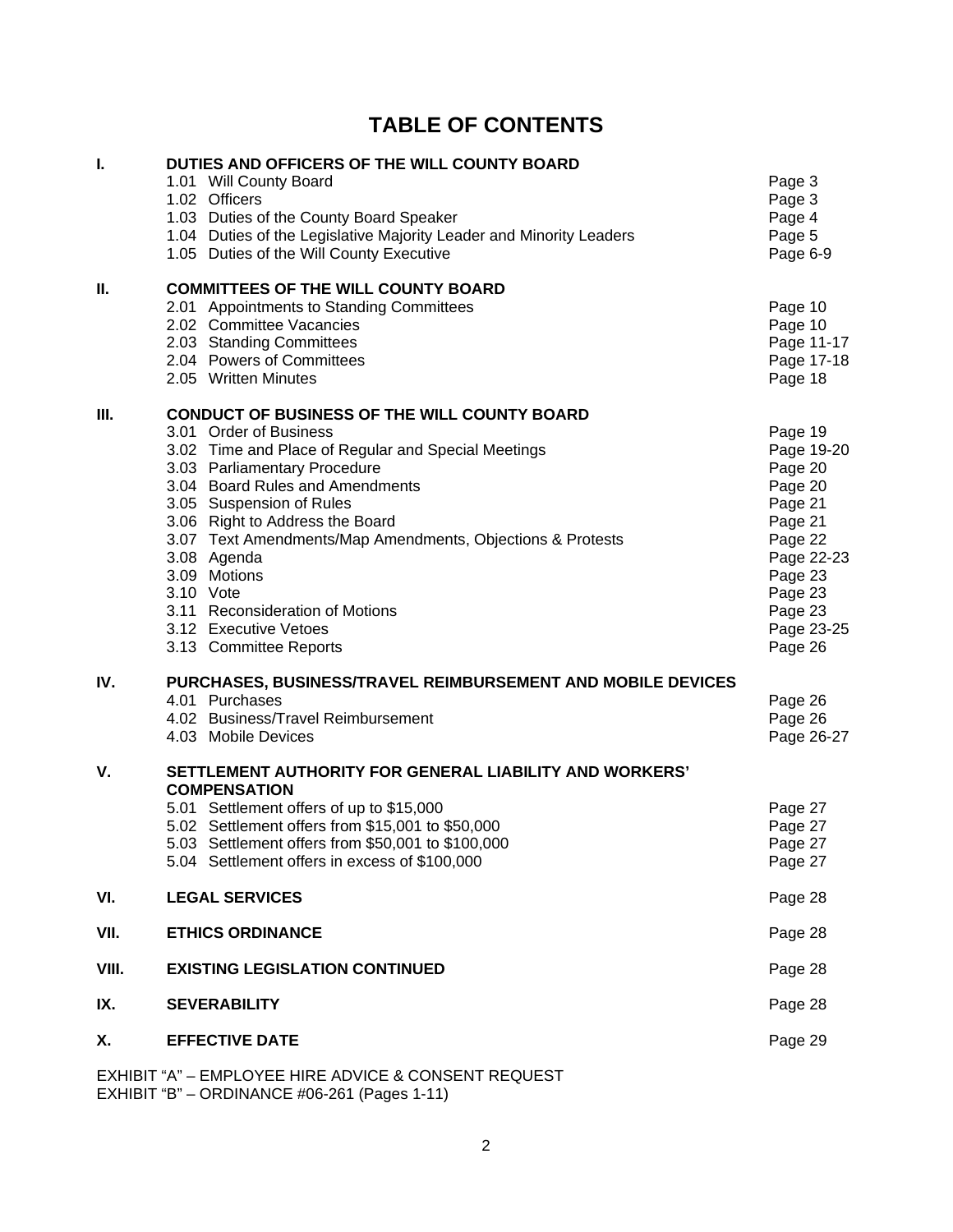## **RESOLUTION #20-475 RE: SETTING FORTH GOVERNANCE RULES AND PROCEDURES FOR THE WILL COUNTY BOARD IN THE COUNTY OF WILL, STATE OF ILLINOIS**

### **I. DUTIES AND OFFICERS OF THE WILL COUNTY BOARD**

- 1.01 Will County Board
- 1.02 Officers
- 1.03 Duties of County Board Speaker
- 1.04 Duties of Legislative Majority Leader and Minority Leader
- 1.05 Duties of the County Executive

**1.01 Will County Board.** The governing body of the County of Will shall be known as the "*Will County Board",* or the "*County Board of Will County, Illinois"*, hereinafter referred to as the "*Board*" [55 ILCS 5/2-5003(a)], and its members as "*County Board Member/Members" (abbreviated "CBM/CBMs")*. The Board is the legislative body of the County of Will [55 ILCS 5/2-5003(c)], having those powers provided for by the Constitution and laws of the State of Illinois.

**1.02 Officers.** On the first Monday of December in even-numbered years after each regular election at which members are elected, at the biennial reorganization meeting, the Board shall elect from its membership a County Board Speaker, a Legislative Majority Leader and Legislative Minority Leader; these three members shall constitute Will County Board Leadership. These officers shall serve two-year terms, or until their successors are elected and qualified.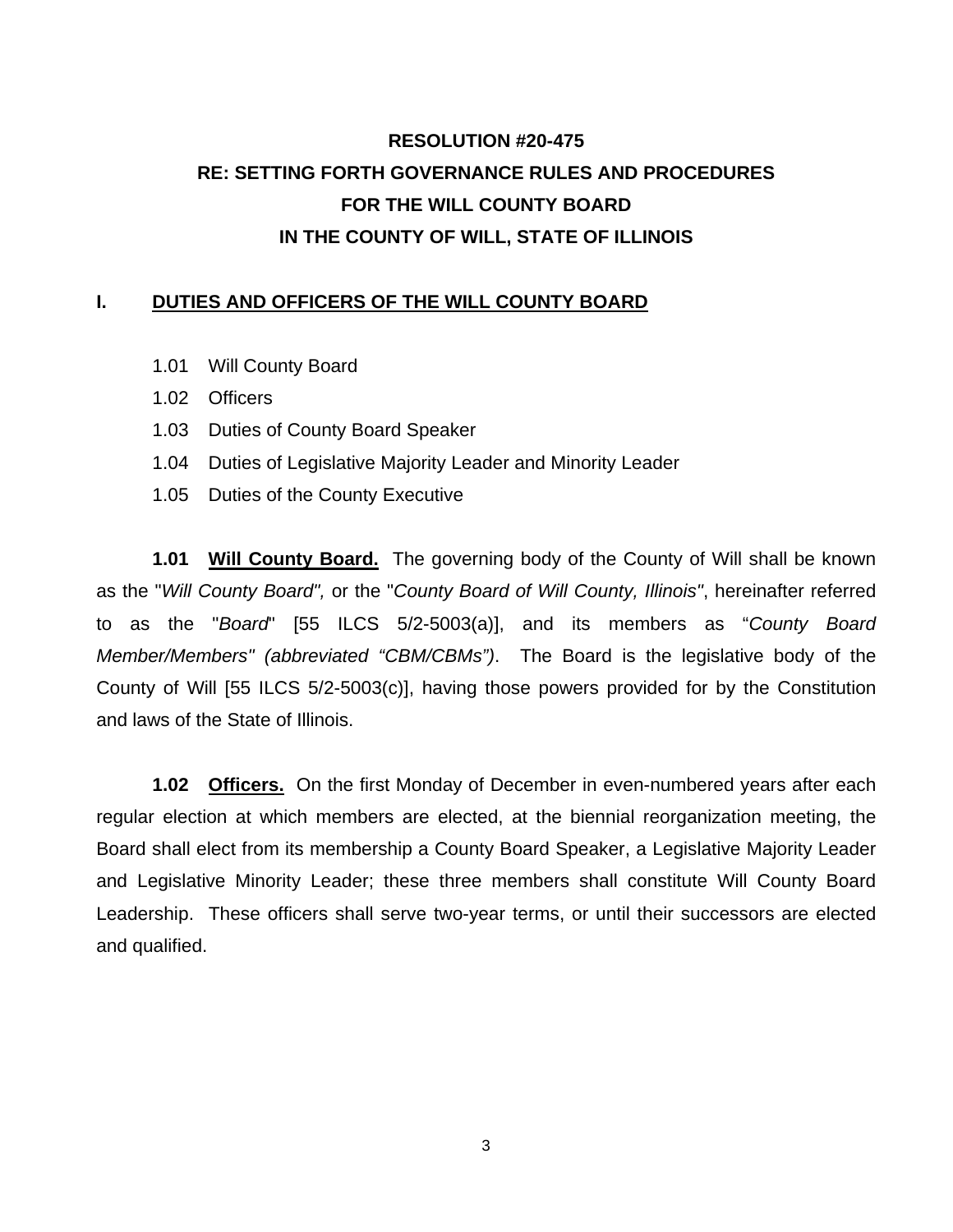### **1.03 Duties of the County Board Speaker.**

A. The County Board Speaker shall preside over Board meetings in the temporary absence of the elected County Executive when the County Executive has failed to designate a board member to preside over the board meeting. The County Board Speaker shall be the presiding officer at all times that the Will County Board meets as a "Committee of the Whole" and in their absence the Majority Leader shall preside.

B. The County Board Speaker shall be the chief administrative official of the Will County Board. All staff of the Board shall serve the County Board members at the direction of the County Board Speaker. The County Board Speaker shall assign all matters to committees as recommended by the Executive Committee, and have responsibility for the preparation of all agendas of the Will County Board. The Executive and Judicial Branch of county government and elected officials shall work directly through the County Board Speaker and staff regarding requests for assignment of any matter to a committee of the County Board. Any County Board Member may submit a written request to the Executive Committee for assignment of any matter to a committee, and the Executive Committee shall then consider such request. Moreover, it shall be the policy of the Will County Board that County Board staff shall, upon request, be made available in their respective areas of expertise to elected County Officials and department heads to the extent that the availability is not in conflict with the priorities assigned by the County Board. In matters of urgency, the County Board Speaker may request opinions from the State's Attorney's Office without going through the Committee process.

C. Should a vacancy occur in the office of County Board Speaker, the Board shall at the next regularly scheduled or special meeting called for that purpose, elect a new Speaker to serve the remainder of the term. Until such time as a new Speaker is selected, the Majority Leader shall perform the duties of the Speaker.

4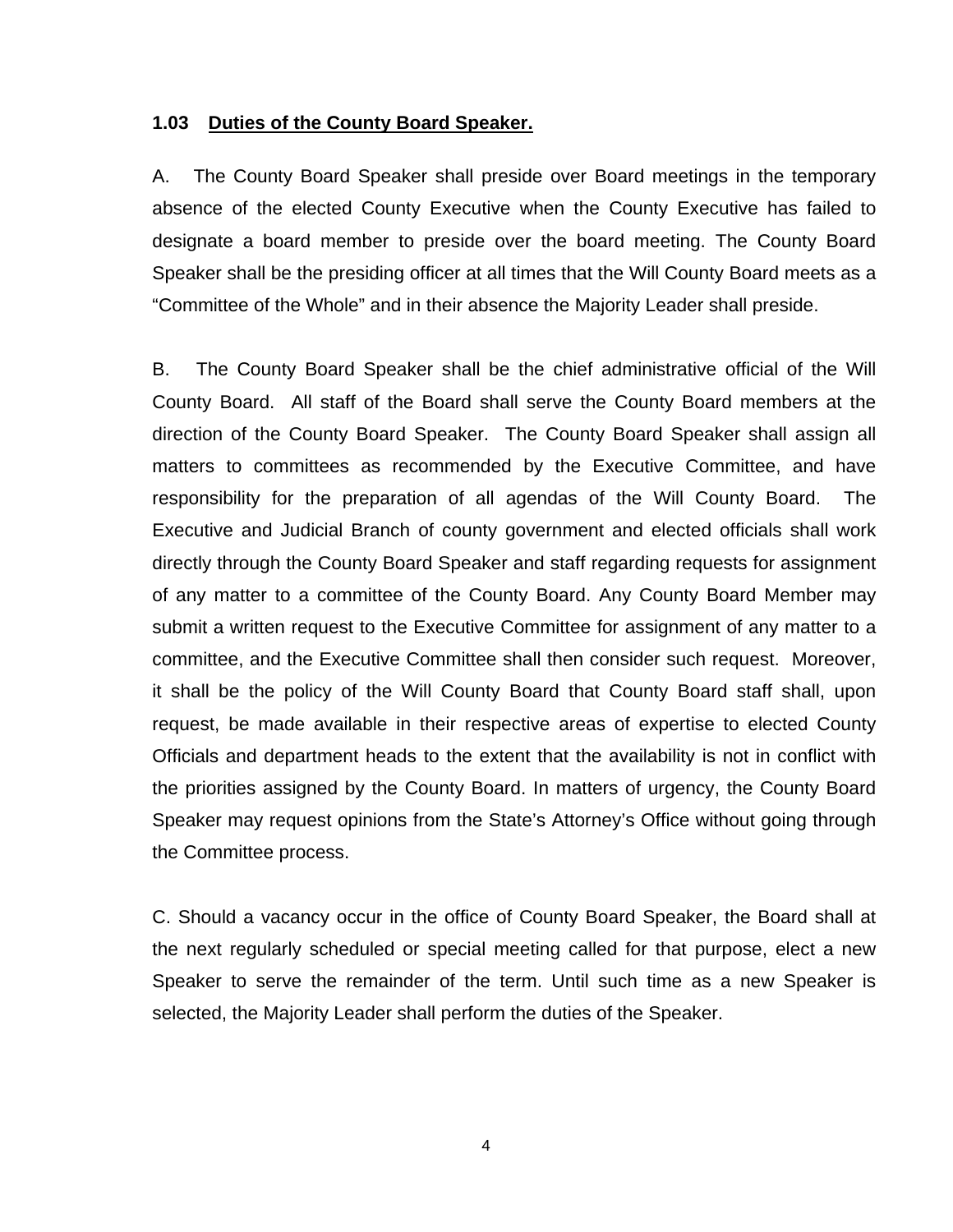#### **1.04 Duties of the Legislative Majority and Minority Leaders**

A. The Legislative Majority and Minority Leaders shall provide floor leadership for all Republican and Democratic party members with respect to all legislative matters pending before the Board, including, but not limited to, informing the membership of reasons for and against the adoption of proposed ordinances and resolutions, assessing support for and opposition to the adoption of proposed ordinances and resolutions, assessing the need for amendments thereto, consulting with the opposite Legislative Majority and Minority Leader with respect to the passage of proposed ordinances and resolutions, and generally assisting in the efficient consideration by the Board of all matters before the Board. The Legislative Majority and Minority Leaders shall be the Chief spokesmen of their respective parties on the floor, shall be members of the Executive Committee, shall chair all meetings of their respective caucus, and shall be ex-officio members of all other committees and may, in the event of a temporary committee vacancy, fill such vacancy for the purpose of establishing a quorum with voting privileges and may act as the Committee Chair in the absence of the Committee Chair and Vice-Chair.

B. The Legislative Majority and Minority Leaders shall each appoint a Legislative Whip, to be known as the Majority Whip and Minority Whip who shall assist its Legislative Majority or Minority Leader, at the Leader's direction, in the performance of the Majority and Minority Leaders' duties. In the absence of the Majority or Minority Leader, the Legislative Majority or Minority Whip shall chair all meetings of their respective caucus and shall serve as an ex-officio member of all committees for the purpose of establishing a quorum with voting privileges.

C. In the absence of the Legislative Majority or Minority Leader or Whip, the County Board Members of the Republican or Democratic political party may designate a leader "pro tem" who shall act and serve on committees in the Leader's place with like authority.

5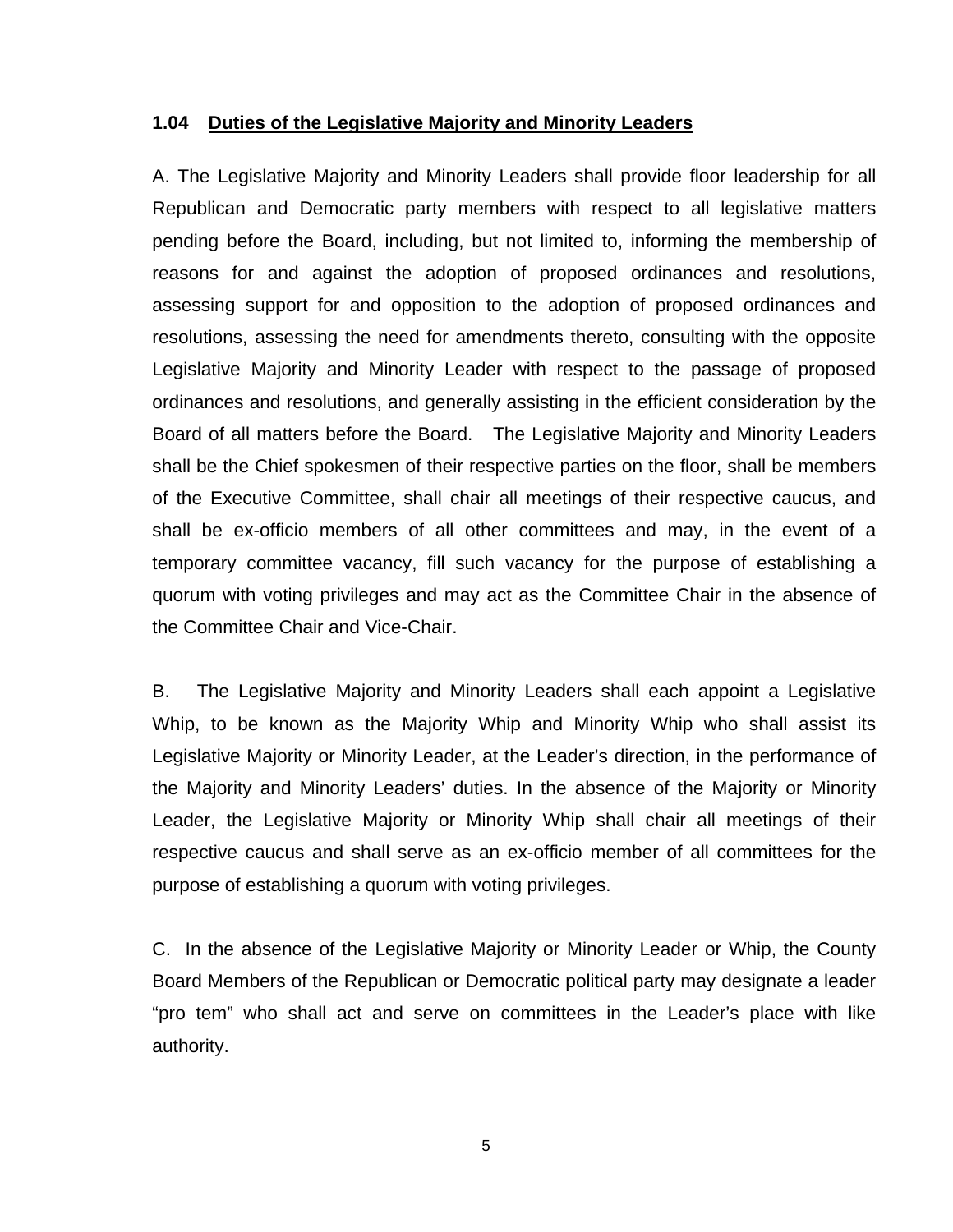**1.05 Duties of the Will County Executive**. The Will County Executive shall perform those duties as set forth in 55 ILCS 5/2-5001 ET. seq., and as follows:

## **A. Submit Budget to Board:**

*It is the duty of the County Executive to prepare and submit to the County Board for its approval the annual budget required by Division 6-1 of the Counties Code [55 ILCS 5/2-5009, (c)].* 

1. Said budget shall be submitted by the County Executive to the County Board at the regular recessed August Will County Board meeting.

## **B**. **Reports to the Board:**

*It is the duty of the County Executive to make an annual report to the board on the affairs of the county, on such date and at such time as the board shall designate, and keep the board fully advised as to the financial condition of the county and its future financial needs [55 ILCS 5/2-5001];* 

1. The Will County Board hereby designates the regular recessed August County Board meeting for the making of the County Executive's annual report to the County Board.

2. The Will County Board's Finance Committee shall receive the advice of the County Executive on the financial condition of the County and its future financial needs not less than monthly.

## C. **Appointments:**

**1.** The County Executive shall:

a*. appoint, with the advice and consent of the board, persons to serve on the various boards and commissions to which appointments are provided by law to be made by the board [55 ILCS 5/2-5009 (d)]*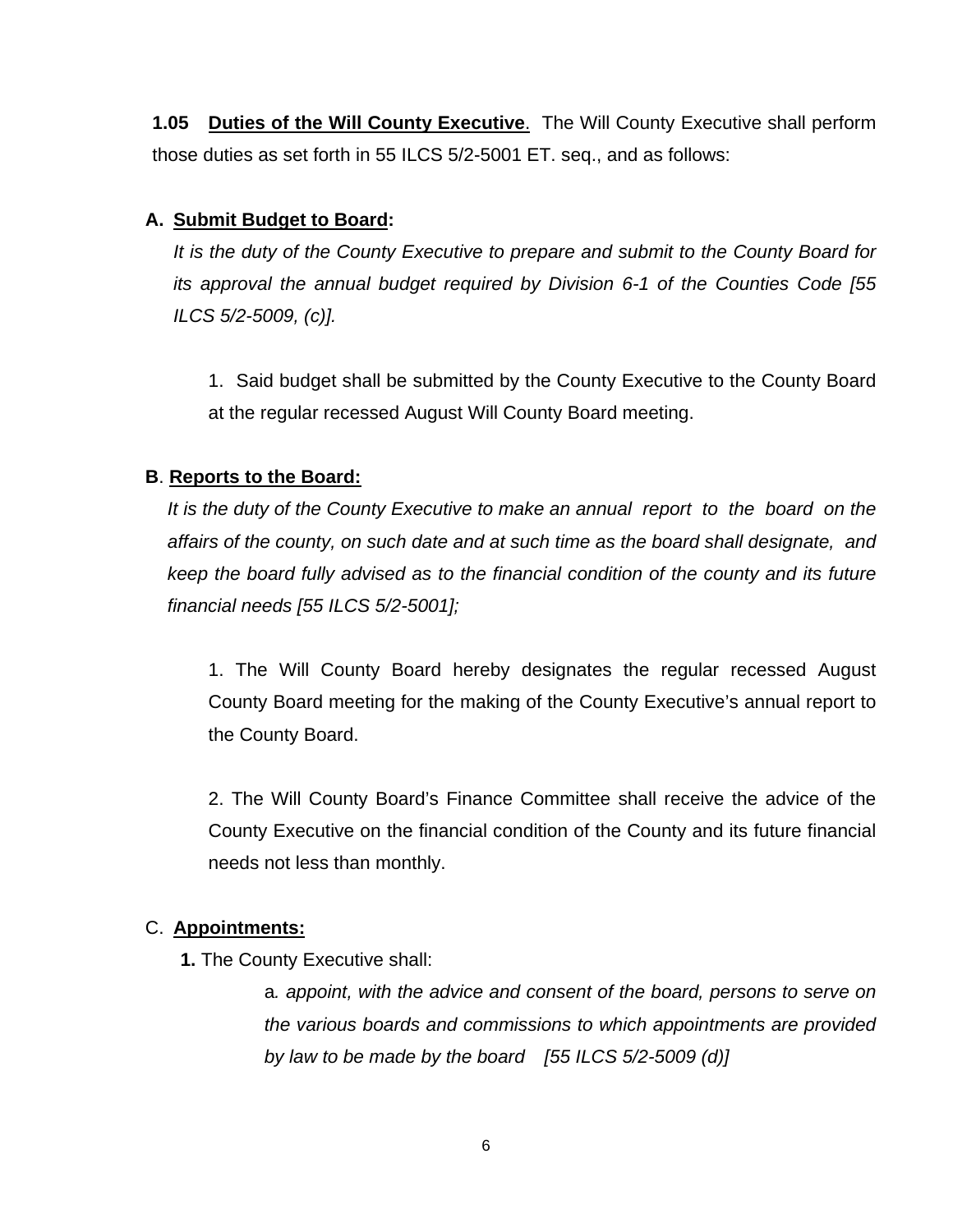b. *appoint, with the advice and consent of the board, persons to serve on various special districts within the county except where appointment to serve on such districts is otherwise provided by law [55 ILCS 5/2-5009 (e)]*

- **2.** At the beginning of each fiscal year the Executive's Office shall provide to the County Board a listing of all 'Board' and 'Commission' appointment positions to be filled in the coming year.
- **3.** A list of appointments to be approved at the next month's County Board meeting shall be submitted by the County Executive to the County Board administrative office not later than close of business on the Tuesday before the current month's County Board meeting.

a. The Board's staff will insure that a copy of the appointment list for the next month is e-mailed to each County Board Member (CBM) on the Wednesday before the current month's County Board meeting. (In this way each CBM will have knowledge of next month's appointments a month in advance)

- **4.** The appointment list will contain the following information for each position:
	- a. Name of position
	- b. Position Criteria
	- c. Name of appointee
	- d. Appointee qualifications
	- e. Will County Board and Commissions form
	- f. County Board District, if criteria for appointment
	- g. Letters of recommendation, if any
	- h. Compensation, if any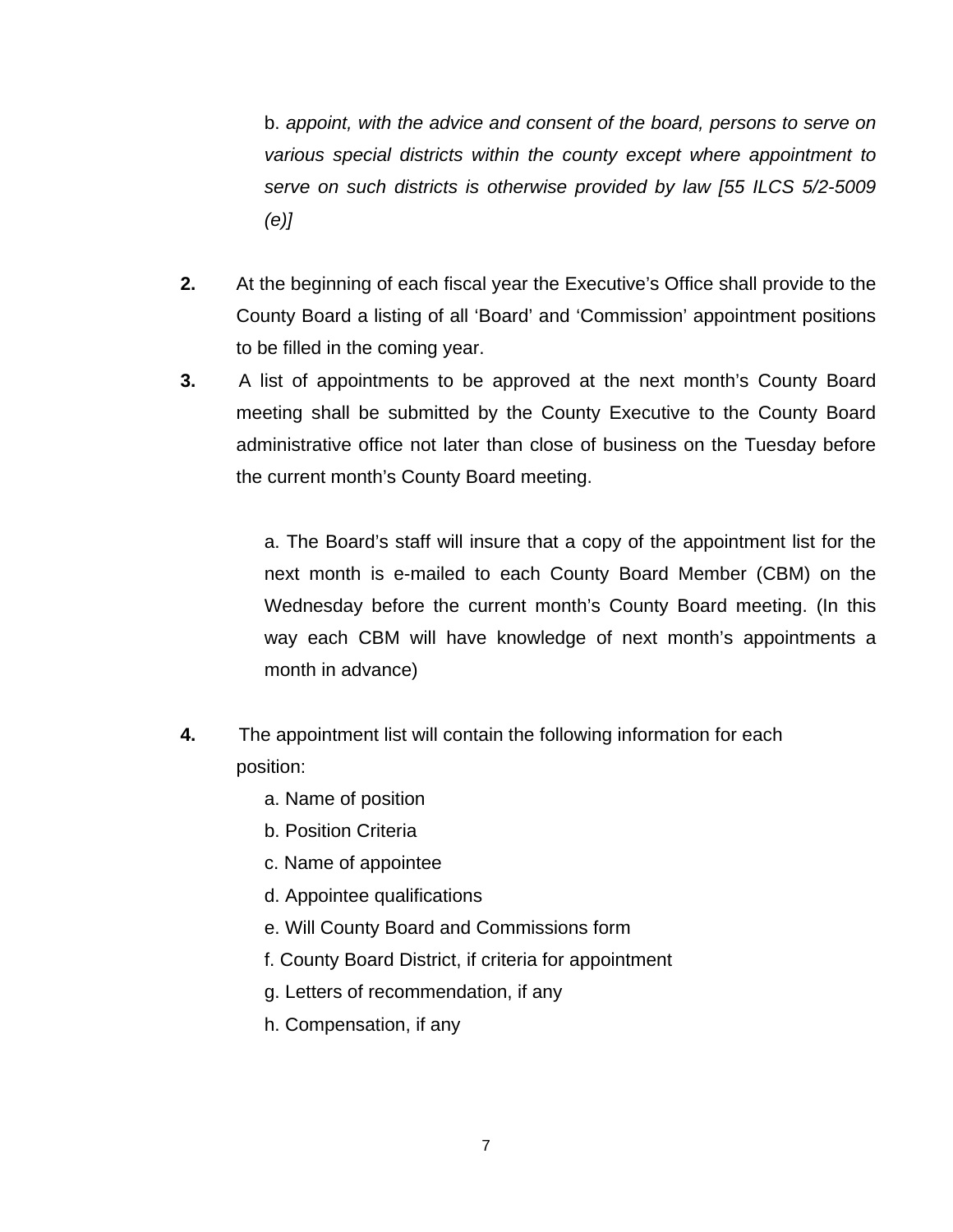**5.** The County Executive shall post vacant positions (not including positions where incumbent is to be re-appointed) on the County's website.

## D. **County Executive Hires**

**1.** *The County Executive shall appoint with the advice and consent of the board, such subordinate deputies, employees and appointees for the general administration of county affairs as considered necessary, except those deputies, employees and appointees in the office of an elected county officer [55 ILCS 5/2- 5009 (g)];*

**2.** A list of general administration positions, to be filled by appointment under this section, shall be submitted to the County Board administrative office not later than the Tuesday before the first Executive Committee meeting of the month.

**3.** An **EMPLOYEE** *ADVICE AND CONSENT REQUEST FORM*, (attached to these rules as "Exhibit A") shall be completed for each general administration appointee and included with the *List of General Administration Positions* submitted to the County Board administrative office not later than the Tuesday before the first Executive Committee meeting of the month.

**4.** The Board's staff will insure that a copy of the "General Administration Position List" (New/Replacement Hire List) for approval at the current month's County Board meeting is included in the Executive Committee agenda for the second (2<sup>nd</sup>) meeting of the month.

**5.** The Board's staff will maintain a file in the County Board administrative office of all the "Personnel Advice and Consent" forms submitted in support of candidate approval so that it is available for review by members of the County Board, at their discretion, prior to consideration by the full County Board. **The names of all candidates for general administration positions shall remain confidential, to the extent allowed by law, until acted upon by the Will County Board.**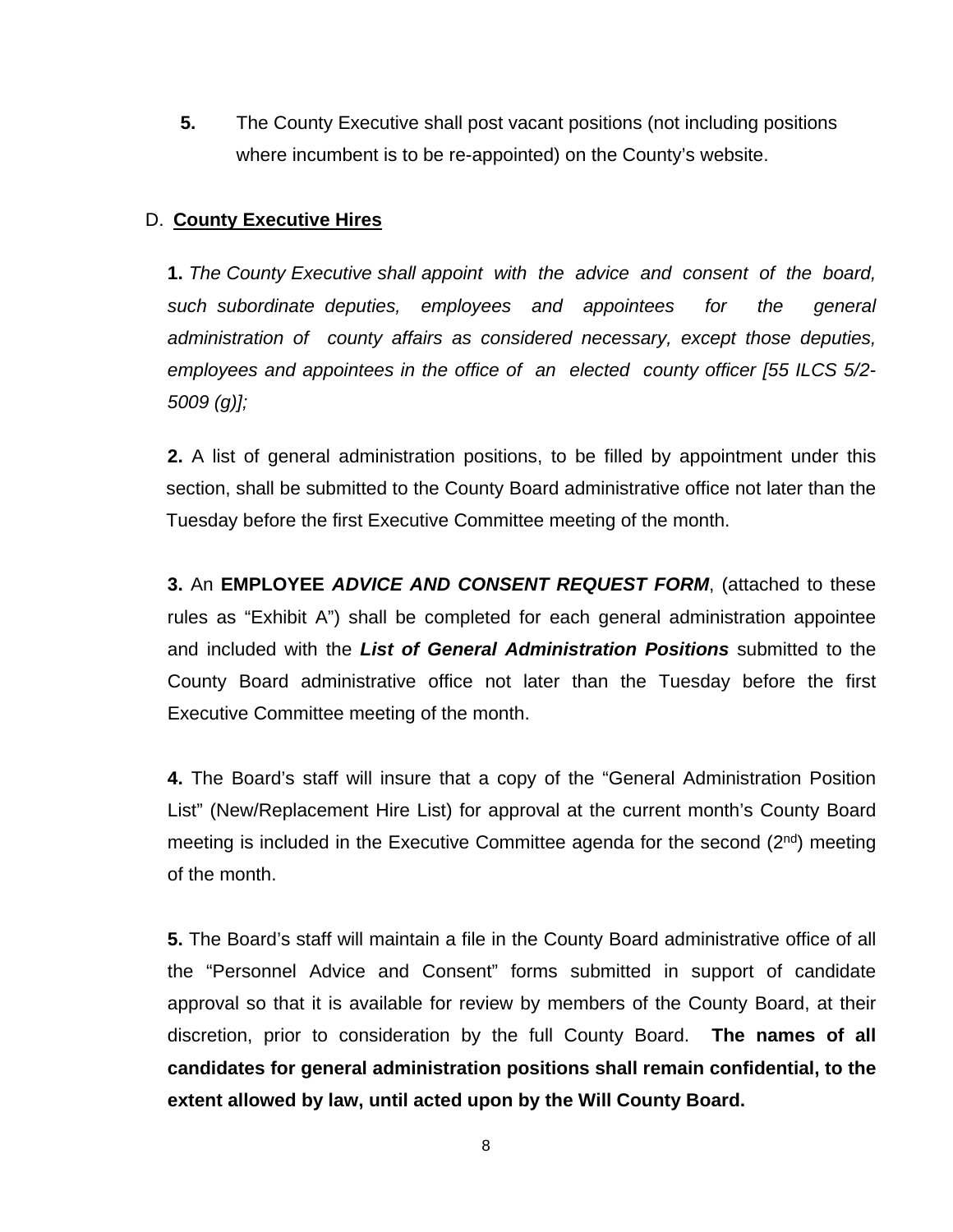**6.** All general administration appointments, beginning with the declaration of a position vacancy to the identification of a position candidate, shall be processed by the Human Resources Department and its staff in accordance with the policy or policies established from time to time by the Will County Board, approved collective bargaining agreements (as may be applicable), as well as Federal and State of Illinois laws and regulations.

**7**. Vacant positions shall be posted on the County's web site for at least ten (10) business days prior to the selection of a candidate by the County Executive.

**8.** General administration appointments shall be based solely on a candidate's overall qualifications and ability to work with others and consistent with approved collective bargaining agreements then in effect (and if applicable). Appointing or supporting a candidate to further a political agenda or purpose (political hiring) is **expressly prohibited**.

**9.** Hires in advance of County Board approval are hereby prohibited except in the following cases:

a. Replacement staff at Sunny Hill Nursing Home.

b. An "emergency hire" with the prior approval of the County Board Speaker, Legislative Majority and Minority Leader until such time that the hire is formally approved or disapproved by the Will County Board.

## **II. COMMITTEES OF THE WILL COUNTY BOARD**

- 2.01 Appointments to Standing Committees
- 2.02 Committee Vacancies
- 2.03 Standing Committees
	- 1. Executive
	- 2. Finance
	- 3. Public Works & Transportation
	- 4. Diversity & Inclusion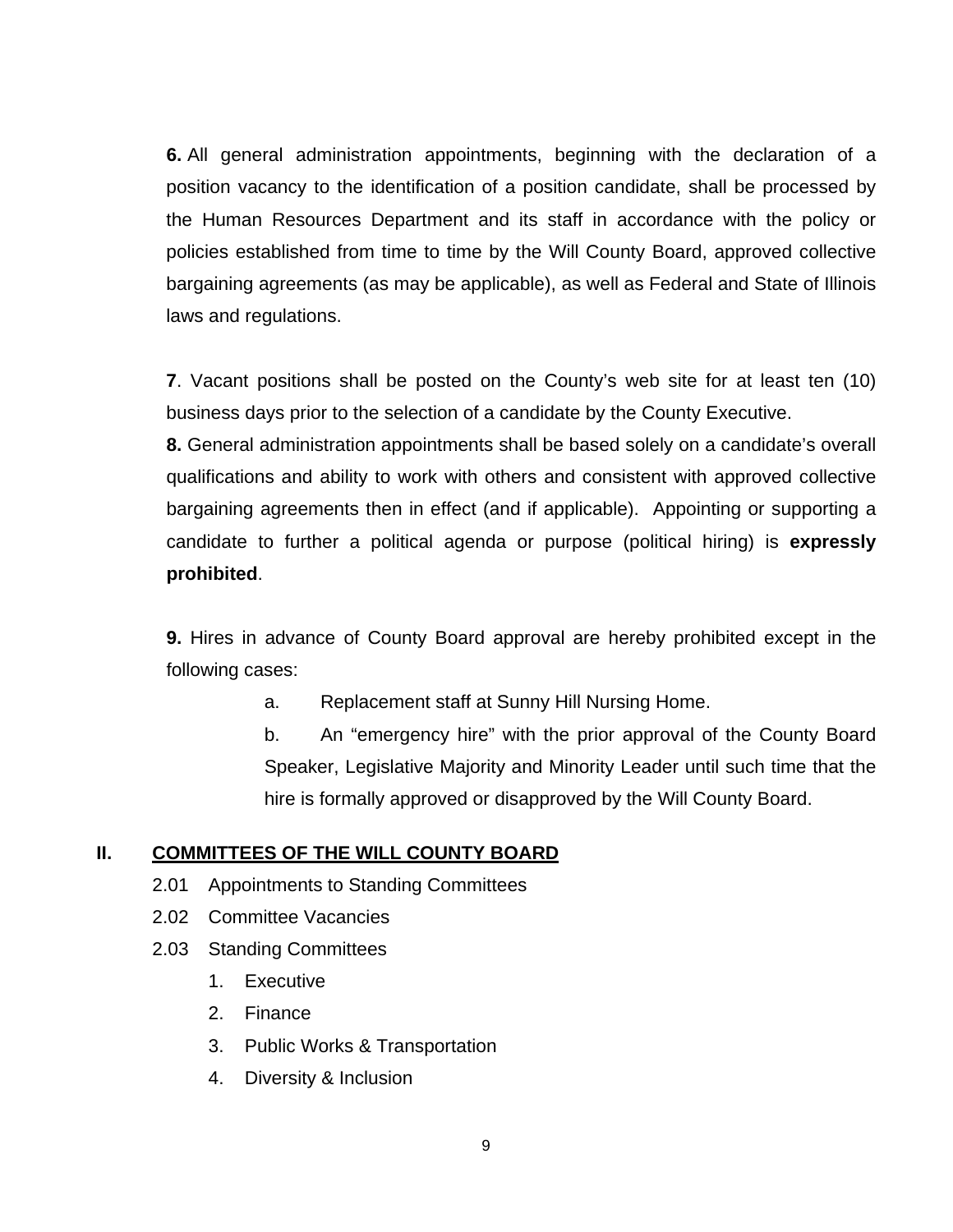- 5. Public Health and Safety
- 6. Land Use & Development
- 7. Legislative & Judicial
- 8. Capital Improvements
- 2.04 Powers of Committees
- 2.05 Written Minutes

**2.01 Appointments to Standing Committees.** The County Board Speaker, in consultation with the Legislative Majority and Minority Leaders, shall appoint the Chair of each standing committee from the membership of the Republican or Democratic parties and shall appoint such other members of the eight (8) standing committees as is deemed necessary for the proper oversight and functioning of the business of the Board. The County Board Speaker, in consultation with the Committee Chair, shall appoint the Vice Chair. The membership of each standing committee, with the exception of the executive committee, shall be structured such that a simple majority of the members shall be drawn from the majority party and the remainder shall be drawn from the minority party.

**2.02 Committee Vacancies.** Whenever any member of any committee is either temporarily or permanently unable to perform the duties of such appointment due to resignation, death, disability, illness or absence, the appointing authority may declare such position vacant and may appoint another member to fill the vacancy. If the vacancy is temporary and not permanent, the appointment shall terminate once the incumbent member is able to return to perform the duties of the committee assignment. If a member misses three (3) consecutive meetings, the County Board Speaker may replace that member either permanently or temporarily.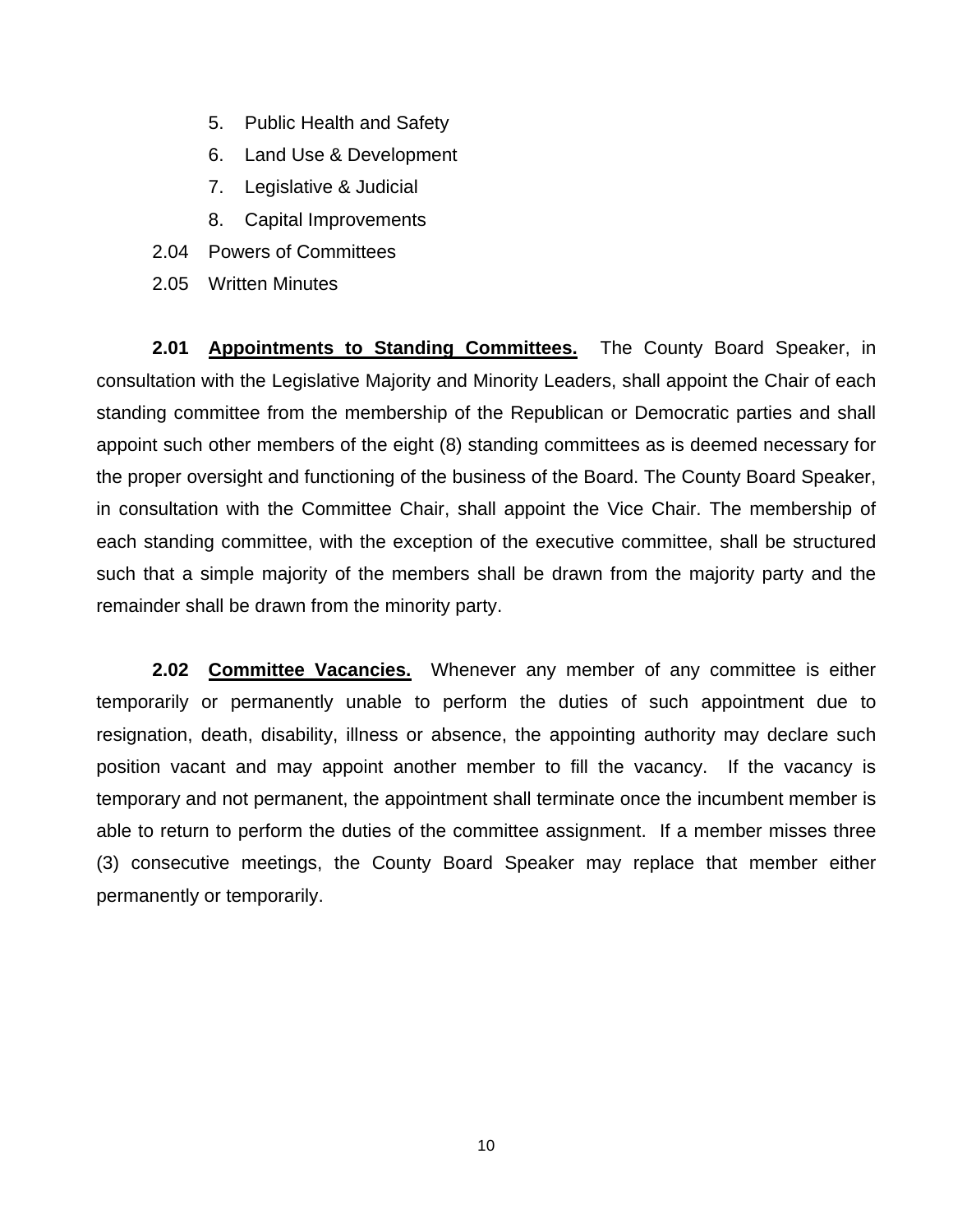### **2.03 Standing Committees.**

- **A.** There shall be eight (8) permanent committees of the County Board. Each permanent committee shall consist of at least 5 members, except the following:
	- $\triangleright$  The Executive Committee, which shall consist of at least eleven (11).

**B**. The date and time of a committee's meeting shall be set by the County Board Speaker in consultation with the Committee Chair. At a meeting of a committee, in the absence of a Committee Chair, the Committee Vice-Chair shall act as temporary Chair. In the absence of the Chair and Vice-Chair, present committee members, with the ability to comprise a quorum, may elect a Chair-Pro-tem in order to conduct the business of the Committee.

**C.** The permanent committees and their responsibilities are as follows:

## 1. **Executive.**

This Committee shall be responsible for the following:

- i. Assignment of all matters to all standing committees for consideration, except for zoning matters which will be placed on the Land Use Agenda by Land Use staff for recommendation to and consideration by the County Board as required by law.
- ii. Consideration of all County Executive appointments.
- iii. The approval of the County Board agenda.
- iv. Making a recommendation to the Board on all contracts for professional services, including but not limited to insurance and audits.
- v. The review and oversight of the Community Development Block Grant Program, including recommendations to the Board for grant proposals, economic development, and hearings on the issuance of County licenses, in accordance with State Statutes and local resolutions and ordinances.
- vi. The examination, review, analysis and policy setting of the County's various insurance plans and policies, personnel policy issues including,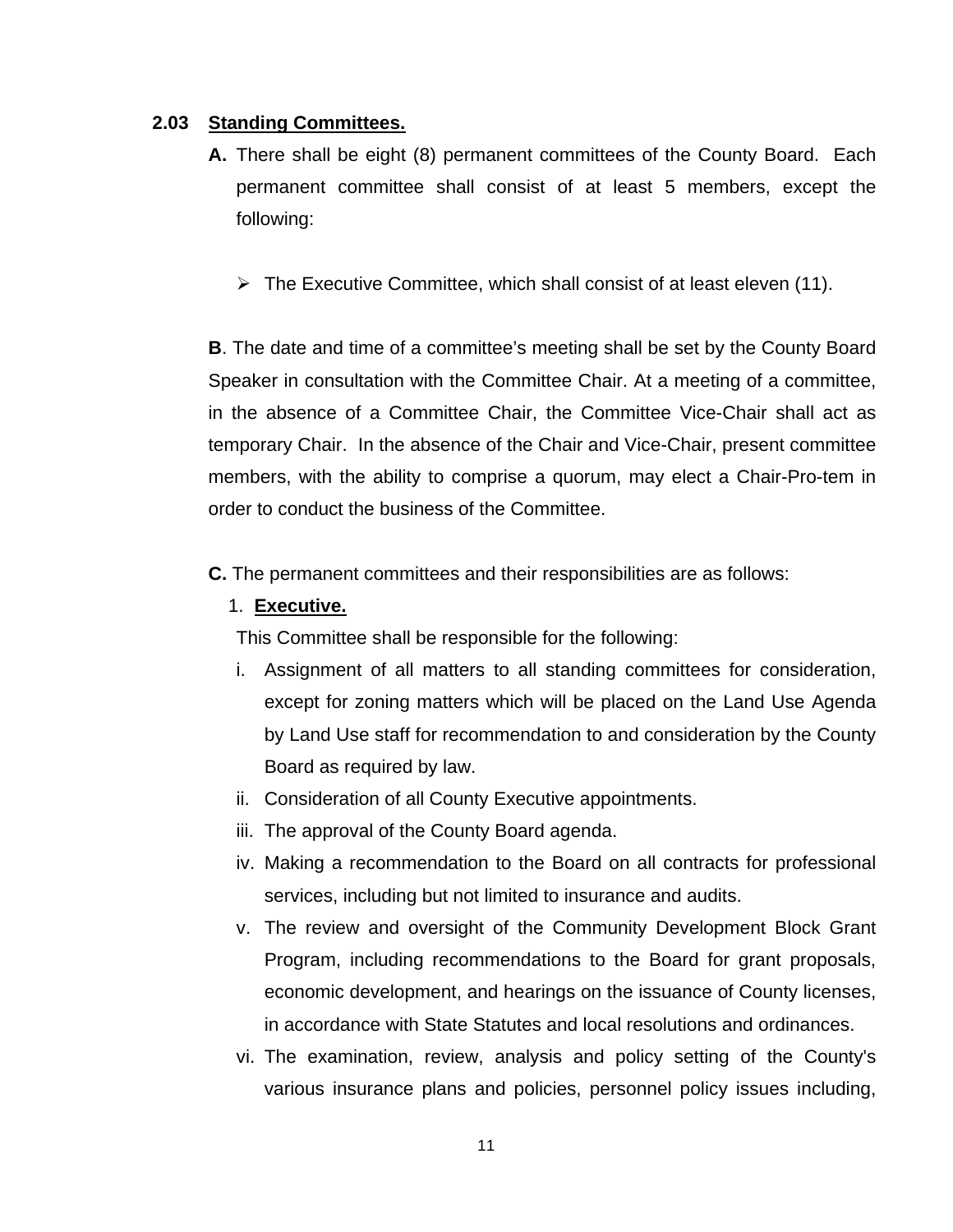but not limited to, the examination and review of employee salaries and job descriptions, and, setting policy on Deferred Compensation and employee development programs offered in the County.

- vii. The examination, review, analysis and recommendation to the County Board of all matters dealing with general County policy issues and amendments to the County Board Rules.
- viii.All aspects of the County's Solid Waste Management Plan, shall conduct those public hearings required by statute, rule, regulation or ordinance (except as otherwise may be determined by the County Board), and shall make recommendations to the Board for the expenditure of County revenues and funds allocated for environmental matters. Nothing in these rules shall supersede specific lawful statutory assignments of authority.
- ix. To request opinions from the State's Attorney's Office. A request for a formal (written) opinion from the State's Attorney's Office shall be submitted in writing and shall set forth the specific issue of concern.
- x. All other matters not specifically assigned to other committees of the Board.

Membership on the Executive Committee shall be comprised of at least the following**:**

- **County Board Speaker**
- **EXEDERIM** Legislative Majority and Minority Leaders or, in the absence of the Legislative Majority or Minority Leader, the Majority or Minority Whip;
- Chair of each of the seven (7) other standing committees of the Board or, in the absence of any such Chair, then the Committee Chair may request of the Executive Committee Chair that the Vice-Chair attend in their stead; and
- **IF** In addition to the County Board Speaker, Majority and Minority Leader and Committee Chairs, all remaining members shall be determined by leadership.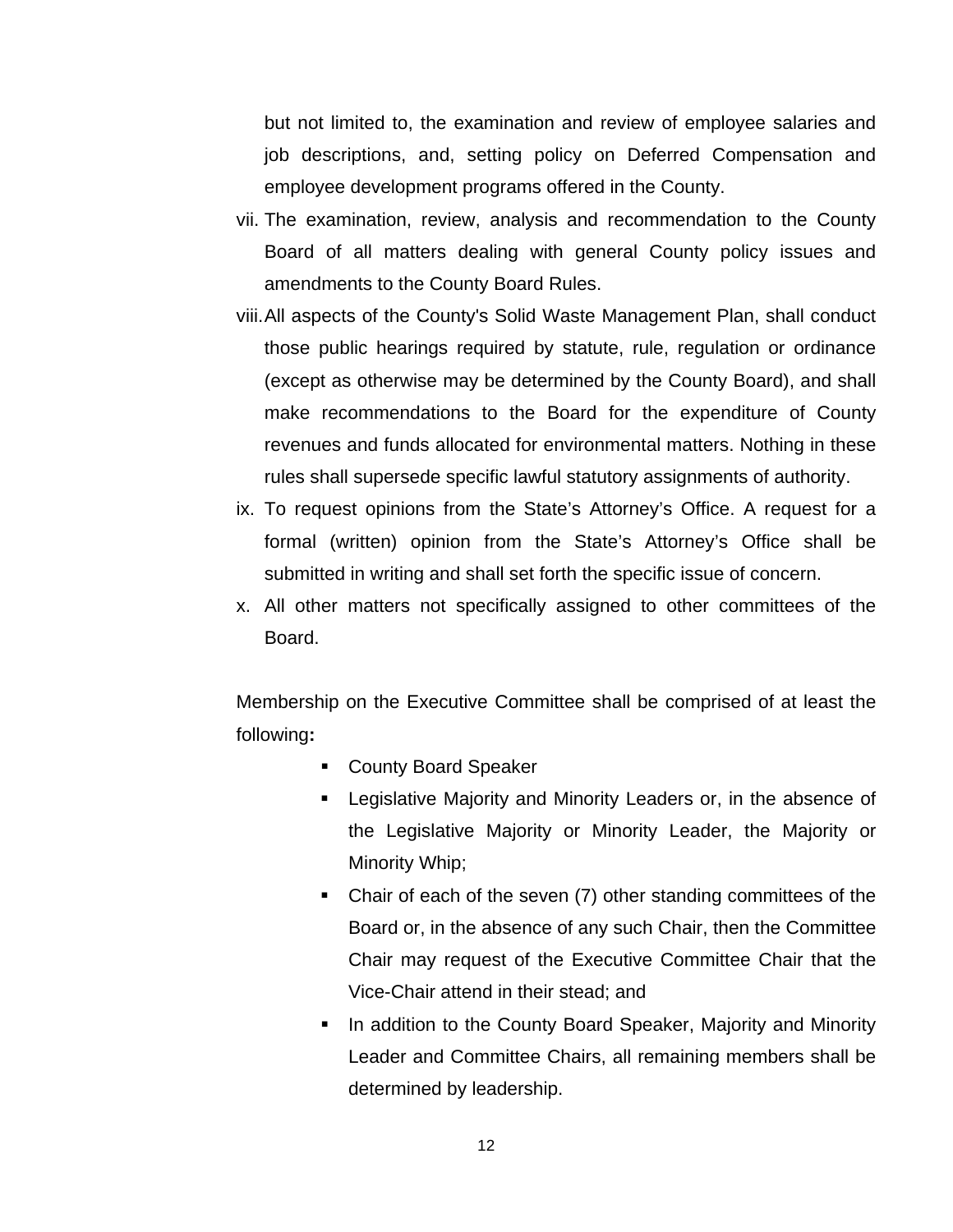## 2. **Finance.**

This Committee shall be responsible for the following:

- i. Making recommendations concerning County fiscal policies and financial administration.
- ii. Establishing and reviewing County Board budget priorities.
- iii. The examination, review, analysis, and where appropriate the modification of the annual budget proposed by the County Executive.
- iv. The preparation of the annual appropriation and levy ordinances for the County of Will.
- v. The review of all internal and external audits of all County departments and the offices of all elected County officials.
- vi. The review and disposition of grant requests.
- vii. Review and approve all county indebtedness and approve of any shortterm or long-term borrowings.
- viii. The appropriation of salaries of all County employees, appointed officials and officeholders.
- ix. The review of all matters of taxation and finance for the purpose of generating new revenue for the County.
- x. This Committee shall also receive monthly financial reports from the County Executive's Office containing both monthly and year-to-date income statements, revenue projections, expense statements and projections and projected budget surpluses and/or shortfalls.

## 3. **Public Works & Transportation.**

This Committee shall be responsible for the following:

i. The recommendation of the prioritization of proposed public works and transportation projects, the development and expansion of current vendor list, the review and policy-setting of planning, acquisition, construction, improvement, demolitions, modification and maintenance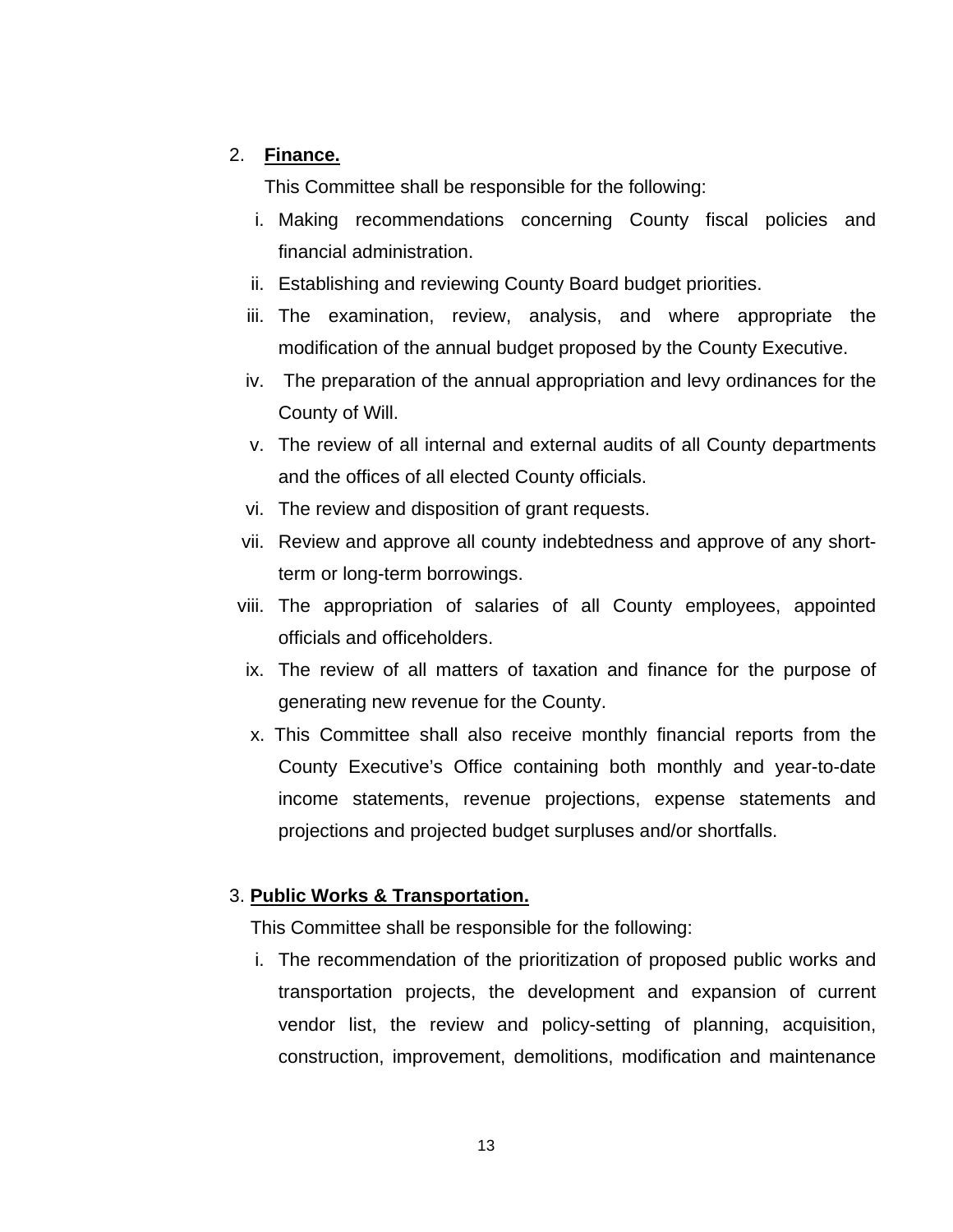of Will County's infrastructure, such as roads, bridges, right of ways, water systems, cable systems and resource recovery systems.

ii. In conjunction with the Land Use & Development Committee, this Committee shall be responsible for oversight and review of infrastructure to insure the health, safety and welfare of the residents of the County.

#### 4. **Diversity & Inclusion.**

This committee shall be responsible for the following:

- i. In cooperation with the County Executive's office, work with the Director of Diversity and Inclusion to advance the diversity efforts that are determined by the County stakeholders. This may include working with outside consultants to accomplish defined tasks.
- ii. Guide the County Board's policy making efforts to ensure progress continues in the area of diversity, inclusion and equity issues with specific focus on increasing diversity in all county hiring, improving minority participation in future contracting efforts, and related work that can measurably improve the diversity of county governmental functions.
- iii. Ensure that equity and diversity activities are closely aligned with defined County priorities and responsive to the diverse needs of the larger Will County community.
- iv.Work with the other appropriate Board committees to ensure adequate resources are made available to support the Diversity efforts and connect this work with complementary initiatives.
- v. Actively encourage both public and private stakeholders to participate in and contribute to targeted efforts. In recommending new programs the committee will always seek to be as inclusive as possible to get maximum input from those impacted.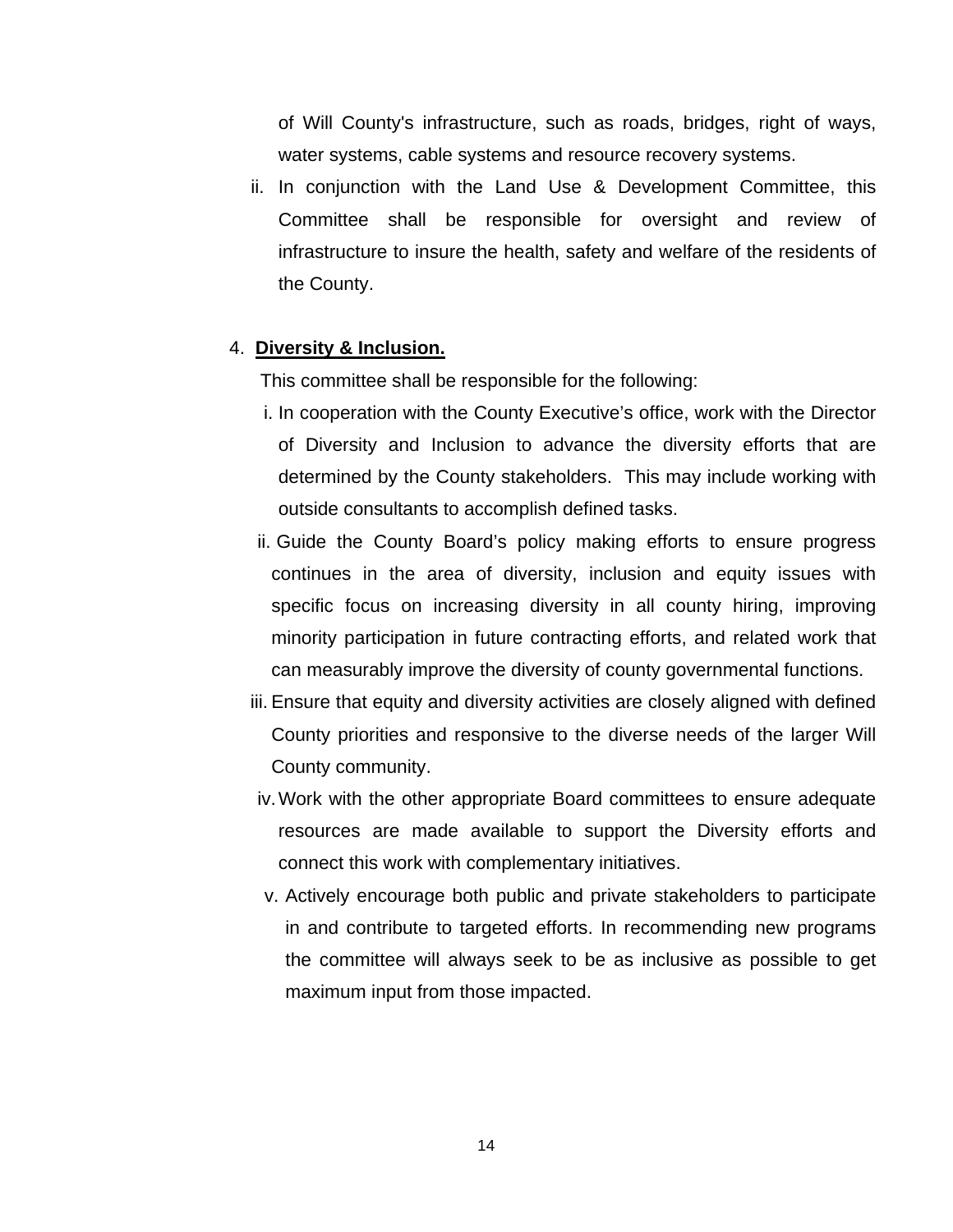## 5. **Public Health & Safety.**

This Committee shall be responsible for the following:

- i. The examination, review, analysis and policy setting of the County's health and public welfare needs.
- ii. To act as the liaison between the County Board and the Board of Health and the Health Department Administration.
- iii. Identifying the changing needs of Will County's aging and disabled population and Sunny Hill Nursing Home.
- iv. Oversight of the EMA (Emergency Management Agency), Animal Control Department and all community programs within the County.

## 6. **Land Use & Development.**

This Committee shall be responsible for the following:

- i. The examination, review, analysis and policy setting of the Will County Land Resource Management Plan, including landfills and wetlands, as well as the land use needs and requirements of the County.
- ii. The review, adoption and modification of the County's land use plans, zoning ordinances, and subdivision ordinances, construction guidelines and building codes and standards, stormwater regulation policy and associated fees.
- iii. The examination and review of policy and associated fees for the County's Geographic Information System (GIS).
- iv. All proposals for changes to or modifications involving agricultural lands or flood plains.
- v. In conjunction with the Public Works & Transportation Committee, provide oversight and review of infrastructure to insure the health, safety and welfare of the residents of the County.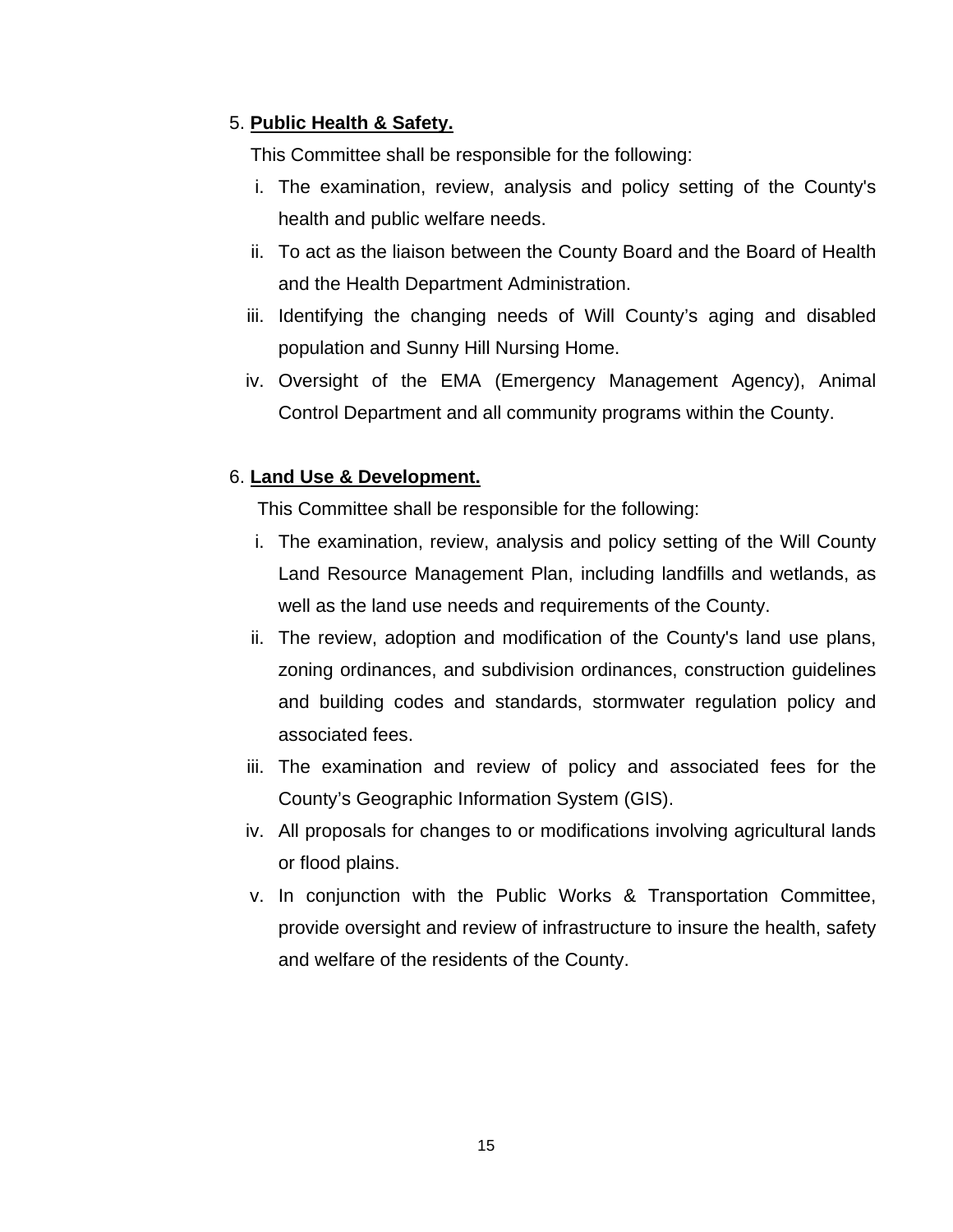### 7. **Legislative & Judicial.**

This Committee shall be responsible for the following:

- i. The examination, review and coordination of the state and federal legislative needs of the County. Such needs shall include, but are not limited to, recommendations for legislation transmitted from any standing committee, any Board member(s) or an elected County official or department head to the Executive Committee.
- ii. Communication liaison with Federal and State Will County legislators, for legislative and grant assistance and to foster better intergovernmental cooperation between all levels of government. Where time is of the essence and the Legislative Committee is unable to meet, then the Legislative Committee Chair shall consult with Leadership for purposes of determining the legislative message to be conveyed.
- iii. The examination, review, analysis, recommendation and policy setting for the judicial and law enforcement needs of the County (excepting the construction or expansion of facilities), including but not limited to the needs of the Circuit Court, the Jury Commission, the State's Attorney, the Sheriff, the Coroner, the Circuit Court Clerk, the Public Defender, the Adult and Juvenile Detention Facilities, and the Probation Department.

#### 8. **Capital Improvements.**

This Committee shall be responsible for the following:

- i. Making recommendations to the County Board on matters dealing with accommodating the space needs of Will County Government, including all branches of government and all constitutional officers, for both the long and short term.
- ii. The review and analysis of lease options for the county.
- iii. Provide oversight, planning and recommendations on other matters dealing with capital improvements, including, but not limited to,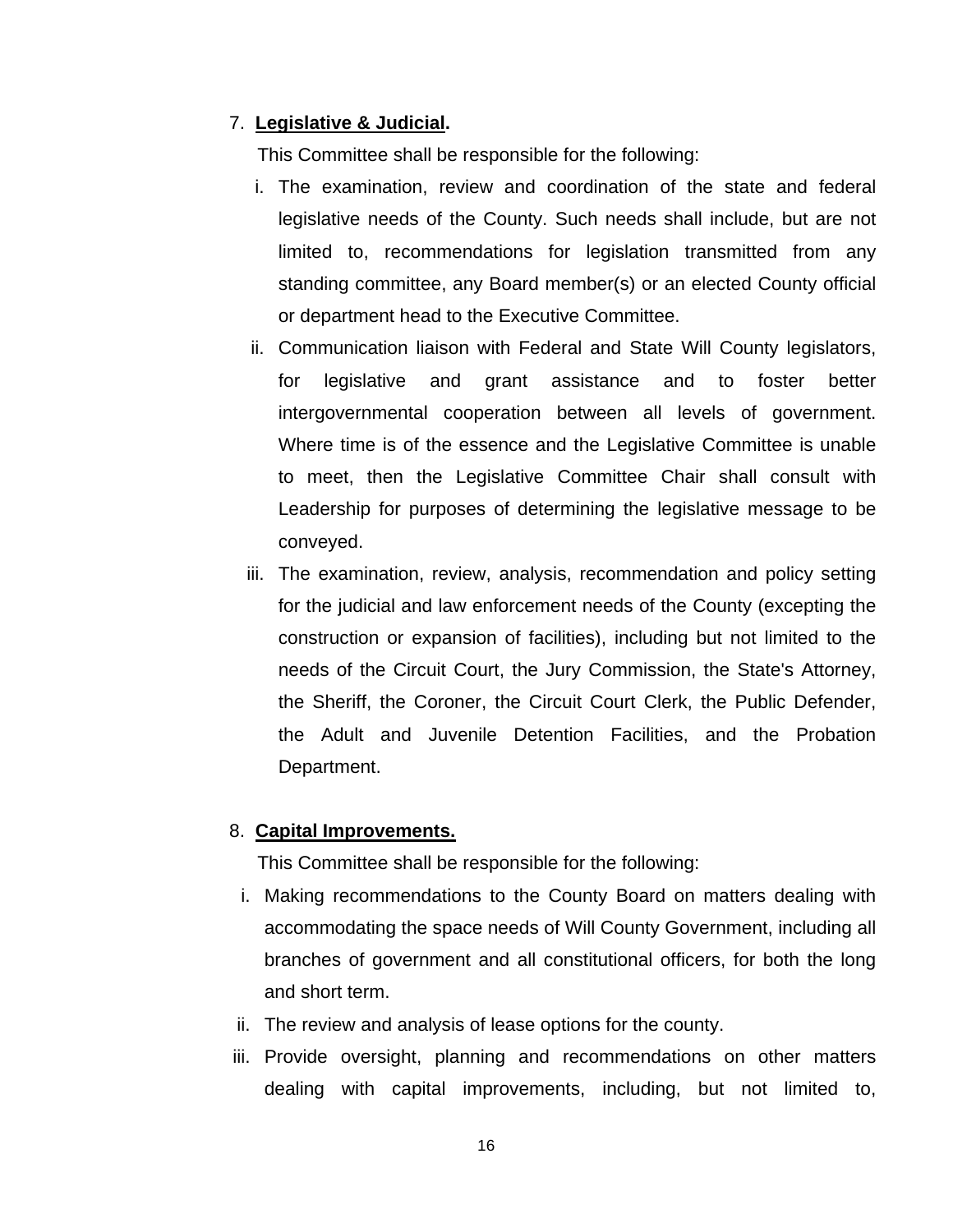communications, infrastructure matters and projects of benefit to the citizens of Will County.

iv. Make recommendations on matters of economic benefit to the citizens of Will County.

**D.** Ad-Hoc committees shall be established by the County Board Speaker with the concurrence of the Executive Committee. Appointments to Ad-Hoc committees shall follow the procedures for standing committees as defined in 2.01. Every ad-hoc committee shall consist of a sufficient number of members to accomplish the specific purpose or purposes for which it was created. Ad-Hoc Committees shall meet as often as necessary to accomplish the specific purpose for which it was created.

**E**. The County Board may meet as a "Committee of the Whole" by the call of the County Board Speaker, or an affirmative vote of a majority of the Executive Committee, or upon the affirmative vote of 14 County Board members at a regular meeting of the County Board, or upon a written request setting forth the items for discussion and signed by 14 members of the County Board. The time, place and agenda for any meeting of the "Committee of the Whole" shall be set by the County Board Speaker consistent with the provisions of this paragraph and Rules, and published and posted in accordance with Illinois law.

**2.04 Powers of Committees.** The various elected officials and department heads, in addition to the County Board staff, shall provide such assistance, information and support to the standing committees and to the Board as a whole as may be required, by said committees or by the Board. Information required by the Board or any of its standing committees shall be provided upon request of any Board member or Board staff. The staffing for the standing committees shall be provided by the County Board staff and access to Committee agendas shall be through the County Board staff via the board management system. All County Board Committees, in the exercise of their legislative functions and powers, shall have the right to summon employees and to review those documents and records necessary or helpful in the exercise of such responsibilities. Willful failure to respond to a request issued to a County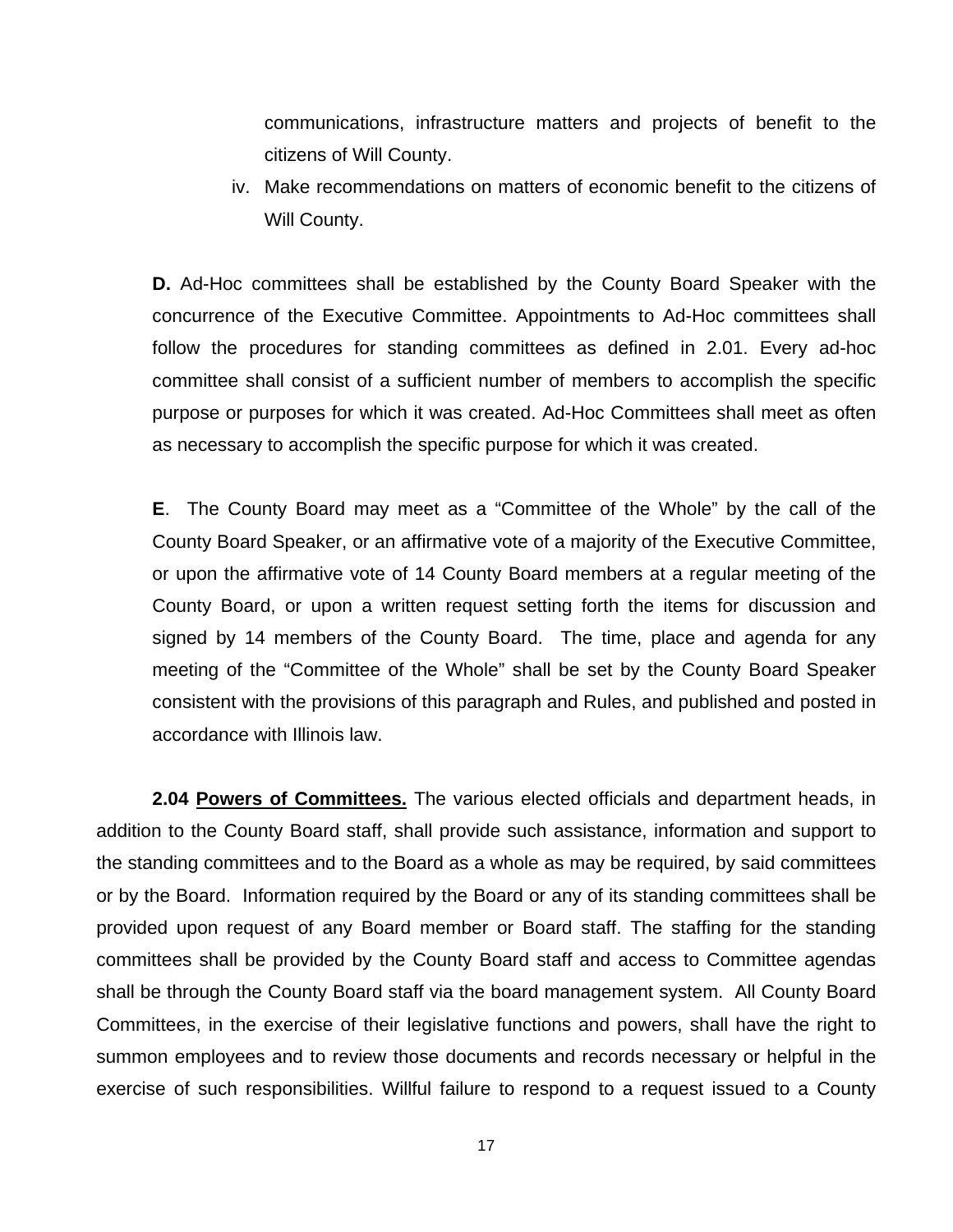employee or appointed department head by a Board Committee shall be sufficient cause to authorize the Committee to apply to the Board for a *Resolution of Notification* to the appropriate County officer (elected official) of the failure of their employee/employees to appear and to request an immediate redress of said grievance.

Requests for informal opinions from the State's Attorney's Office shall be submitted to the Board Office. Board Staff will place the matter on the Executive Committee agenda and on the agenda of any other committee as directed by the Speaker for report.

**2.05 Written Minutes.** All Committees shall keep written minutes and all such forms of minutes as required by law. Minute Books for every committee shall be kept in the County Board Office. Secretarial services shall be provided by the County Board staff. Audio recordings of the regular meetings shall be disposed of once the meeting minutes have been approved. Pursuant to 5 ILCS 120/2.06 (c) the audio recording of closed meetings shall be disposed of no less than 18 months after the completion of the meeting recorded but only after:

- (a) Approval of the destruction of the recording;
- (b) Approval of the minutes of the closed meeting.

#### **III**. **CONDUCT OF BUSINESS OF THE WILL COUNTY BOARD**

- 3.01 Order of Business
- 3.02 Time and Place of Regular and Special Meetings
- 3.03 Parliamentary Procedure
- 3.04 Board Rules and Amendments
- 3.05 Suspension of Rules
- 3.06 Right to Address the Board
- 3.07 Text Amendments/Map Amendments; Objections & Protests
- 3.08 Agenda
- 3.09 Motions
- 3.10 Debate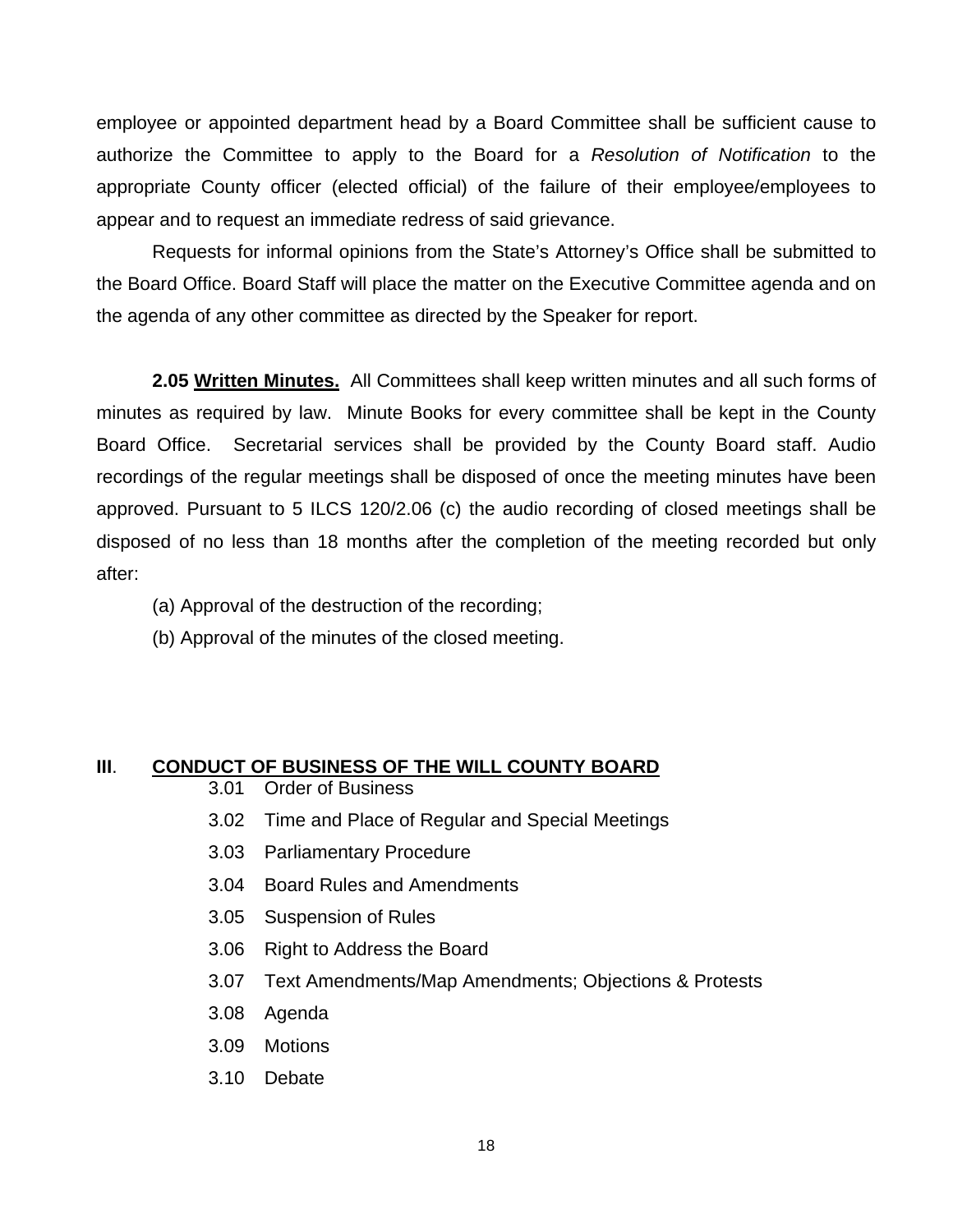- 3.11 Vote
- 3.12 Reconsideration of Motions
- 3.13 Executive Vetoes
- 3.14 Committee Reports

**3.01 Order of Business.** The order of business for each regular meeting of the

County Board shall be as follows:

- 1. Call to Order
- 2. Pledge of Allegiance to the Flag
- 3. Invocation
- 4. Roll Call
- 5. Determination of Quorum
- 6. Motion to Place on File Certificate of Publication
- 7. Approval of Minutes
- 8. Acknowledgement of Elected Officials and Media Present
- 9. Honorary Proclamations
- 10. Public Comment for Agenda Items Only
- 11. Old Business Executive Vetoes
- 12. New Business Committee Reports and Recommendations
- 13. Appointments by the County Executive
- 14. Public Comment Relevant to Matters under the Jurisdiction of the County
- 15. Comments by County Board Members
- 16. Announcements by the Legislative Majority Leader, Minority Leader and County Board Speaker
- 17. Executive Session
- 18. Recess/Adjournment

**3.02 Time and Place of Regular and Special Meetings.** The County Board shall meet for the purpose of transacting business at the hour of 9:30 a.m. on the third Thursday of each month at the County Board Room, 302 North Chicago Street, Joliet, Illinois, 60432. Special meetings of the County Board not called by the Executive in accordance with his/her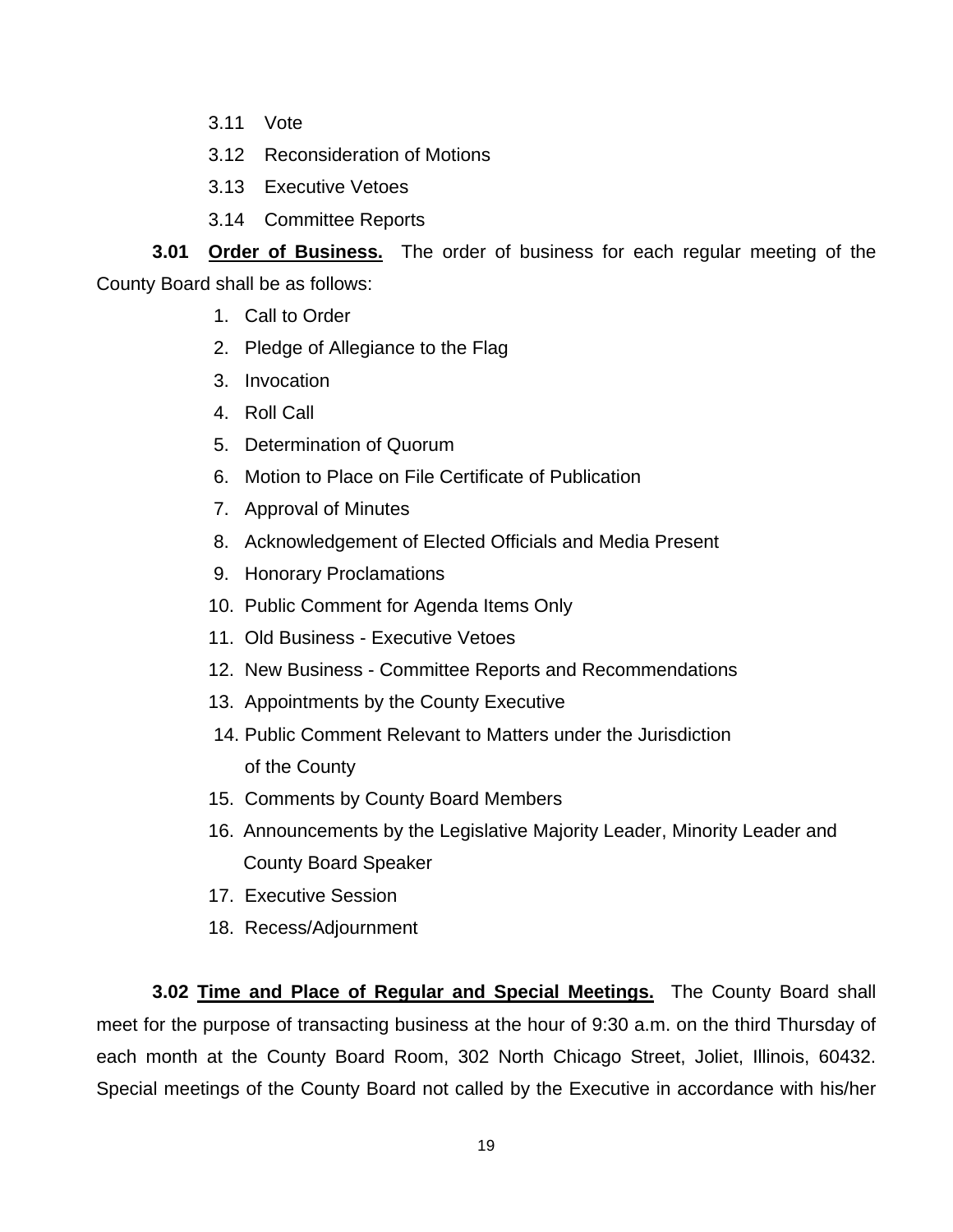statutory authority may be called by a written direction signed by not less than nine (9) members of the Board and delivered to the Will County Clerk. Such direction shall specify the date and time of the meeting, the business to be conducted, and shall be delivered with at least 24 hours' notice to the e-mail address provided by each Board member. Special meetings shall generally take place in the County Board Room, 302 North Chicago Street, Joliet, Illinois, 60432, unless the nature of the meeting or extraordinary circumstances require otherwise.

### **3.03 Parliamentary Procedure at County Board Meetings.**

- A. In the absence of a County Board rule to the contrary, the parliamentary procedure of this Board shall be governed by "Roberts Rules of Order - Newly Revised".
- B. Every member shall have the opportunity to speak to a question for no more than 3 minutes.
- C. A member shall be permitted to speak to a question a second time only after every member who desires to speak on the question has had an opportunity to do so at least once. And in speaking to the question a second time, the member shall have 2 minutes to speak. If the debate is closed before the member has an opportunity to make a second speech, none may be made.

1. Merely asking a question or making a brief suggestion is not counted as speaking in debate; nor is the making of a secondary motion counted as speaking in debate.

**3.04 Board Rules and Amendments.** The Board reorganization meeting shall be held on the first Monday in December in even numbered years. The newly elected/re-elected County Board Members shall take the oath of office and the meeting called to order. The only business that may be transacted at the reorganization meeting of the Will County Board is the adoption of the rules, selection of board leadership (as defined by the rules). Board Rules must be approved by a majority of the members of the Board at the reorganization meeting. Thereafter, no amendment shall be made to any of the Rules of the Board except upon motion made in writing and approved by three-fifths (3/5) of the members of the Will County Board at the next regular meeting of the Board, adjourned or otherwise occurring not less than 30 days from the date of the initial written motion.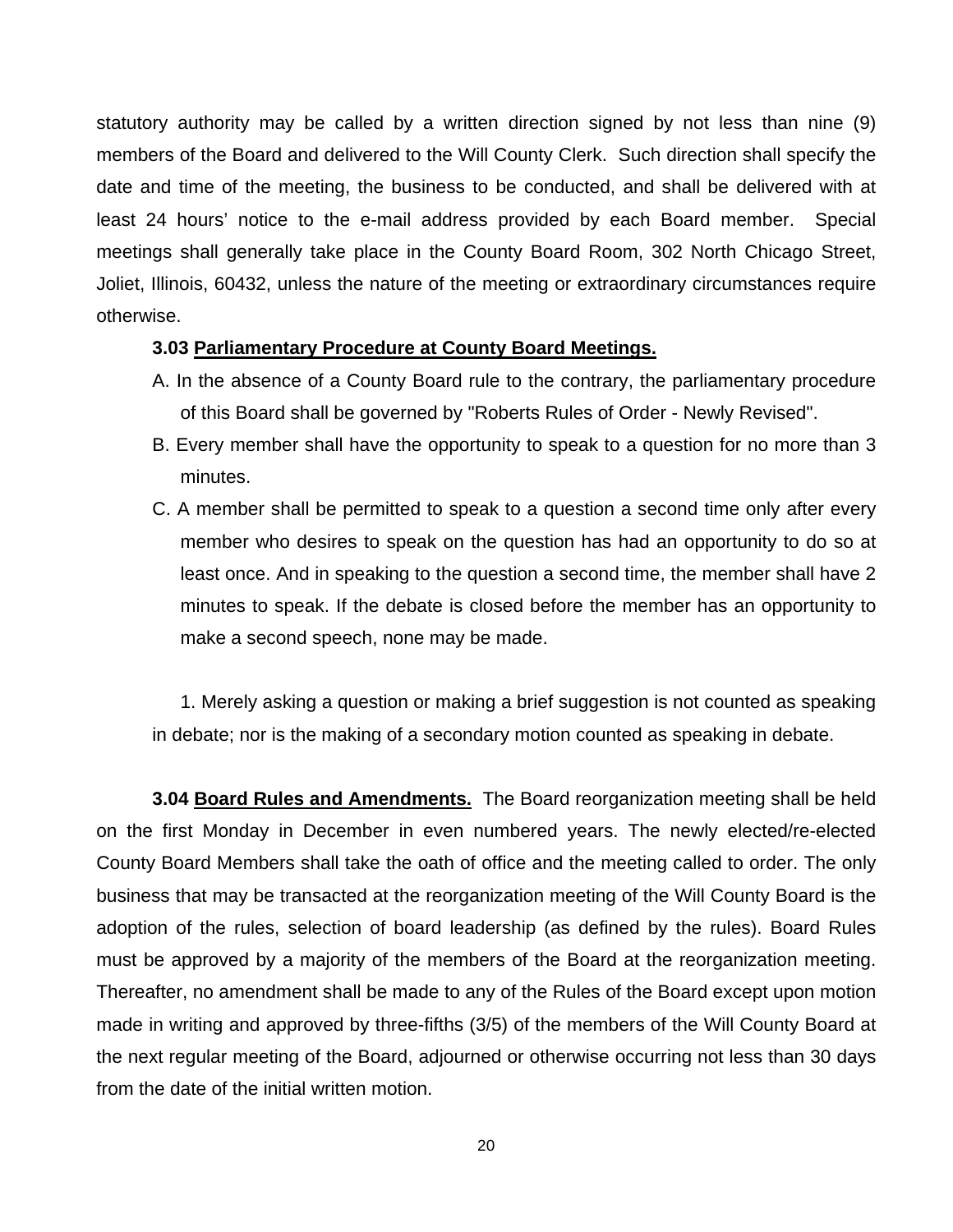**3.05 Suspension of Rules.** In a particular case, to avoid hardship or to promote the orderly transaction of County business**,** a Rule or Rules of the Board may be temporarily suspended by a voice vote of three-fifths of the members present.

#### **3.06 Right to Address the Board or its Committees and Public Comment.**

A. Right to Address the Board or its Committees: No person who is not a member of the Board, excepting the County Executive in the performance of his/her duties as Presiding Officer of the County Board Meeting, shall be permitted to address the Board or its Committees unless:

1. The purpose of the comment pertains to an item specifically placed on the agenda. The person may be allowed to speak once the item is placed on the floor for discussion.

2. The comment is in a Public Hearing

3. An otherwise permitted Public Comment. Consistent with 5 ILCS 120/2.06(g) and reasonable constraints determined by the Will County Board, at each regular or special meeting of the Board or its committees that is open to the public, members of the public may request a brief time on the approved agenda of the meeting to address the Board or committee on relevant matters within its jurisdiction. Committees of the Board review items of business and make adjustments and endorsements as appropriate for further consideration by the Full Board. Public comments are generally most useful at meetings of Board committees, where proposals are first considered and the time for interaction most feasible.

4. Upon a motion made to "suspend the rules". However, when the County Board Speaker or Legislative Majority or Minority Leader requests the opinion of the County Executive (unrelated to the conduct of the County Board Meeting), State's Attorney or of a Department Head, it shall not be necessary to suspend the Rules to allow such person to speak.

B. Any permitted public comment should be held to less than three minutes unless on a motion to "suspend the rules".

21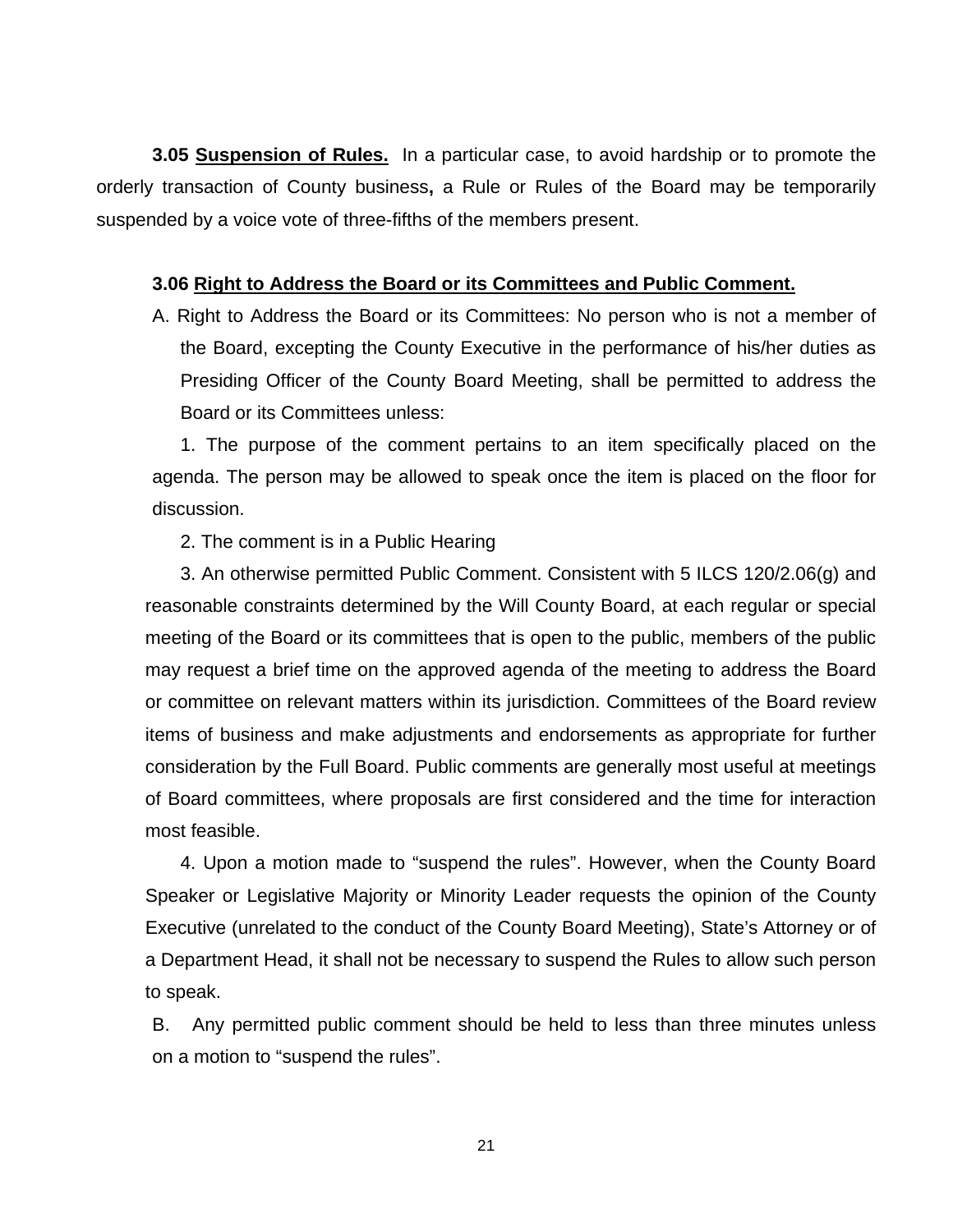C. Members should observe the following Rules of Decorum:

1. Address themselves solely and directly to the County Executive or the Chair. They may not address other Members, individuals in the gallery, or persons who might be observing through the media.

2. Avoid characterizing another Member's personal intent or motives and discussing personalities.

- 3. Refrain from speaking disrespectfully of the Speaker, other Members or the County Executive.
- 4. Refrain from using profane or vulgar language.
- E. When comments on a single issue become repetitive, the County Executive or Committee Chair may elect to close comments on that issue.
- F. Public comments are intended as a means for citizens to convey their thoughts and ideas to the Board. Board Members should not respond or debate issues raised, but may ask questions to clarify a speaker's position.

**3.07 Text Amendments/Map Amendments, Objections & Protests**. All written protests and written objections to proposed zoning ordinance text amendments and map amendments shall be submitted to the Will County Board in accordance with the rules of the Board and agencies of Will County Government not in conflict with the laws of the State of Illinois.

**3.08 Agenda.** There shall be a written agenda prepared for every meeting of the Will County Board. The agenda shall be prepared by the Executive Committee, not less than seven (7) days prior to the regularly scheduled meeting of the Will County Board. Any item to be considered by the board shall be assigned by the Executive Committee or at the discretion of the County Board Speaker. A copy of the agenda shall be made available to the members, and shall also be placed on display in the Clerk's Office and posted outside of the County Board Room, pursuant to the Open Meetings Act. All agendas and attachments are available online at [www.willcountyboard.com](http://www.willcountyboard.com/) or may be viewed in the Administrative Office of the Will County Board, 302 N. Chicago St., 2nd Floor, Joliet, IL. Notwithstanding the above, the County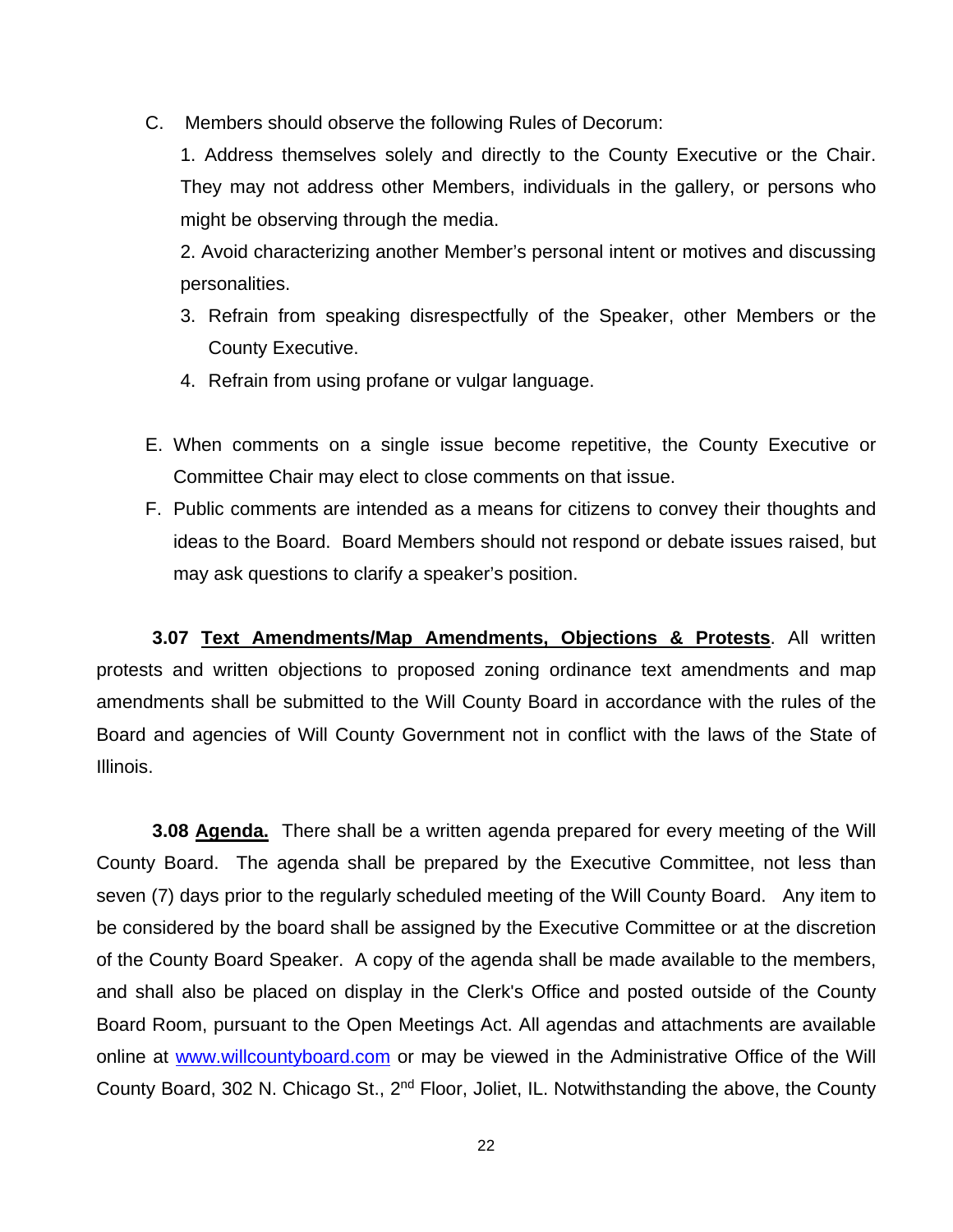Board Speaker shall have the authority to place an item or items on the agenda after the Executive Committee has prepared the agenda but prior to 48 hours before the scheduled County Board meeting for any item or items which are of a time sensitive or critical nature. Said addition of an item or items shall be done in full compliance with the Open Meetings Act.

**3.09 Motions.** Every motion shall be reduced to writing if requested by any member of the Board.

**3.10 Vote.** Any member in attendance may vote "Yes", "No", or "Abstain", on any matter before the Board. A roll call vote may be requested by any member on any matter before the Board.

**3.11 Reconsideration of Motions.** When a question has been decided in the affirmative or the negative, it shall be in order for any member of the prevailing side who voted on such question to move reconsideration thereof, but no motion for the reconsideration of any vote shall be in order unless made on the same day on which the vote was taken. Such motion may be seconded by a member of either the prevailing or the losing side.

### **3.12 Executive Vetoes.**

**A.** *Any Ordinance, Resolution, Motion or Item of Appropriation vetoed by the County Executive shall be returned to the Board at its first meeting occurring not less than six (6) days, Sundays excepted, after said Ordinance, Resolution, Motion or Item of Appropriation has been presented to him/her. Each such vetoed Ordinance, Resolution, Motion or Item of Appropriation shall be accompanied by a written statement of the objections of the County Executive, which objections shall be entered and spread upon the journal. 55 ILCS 5/2-5010*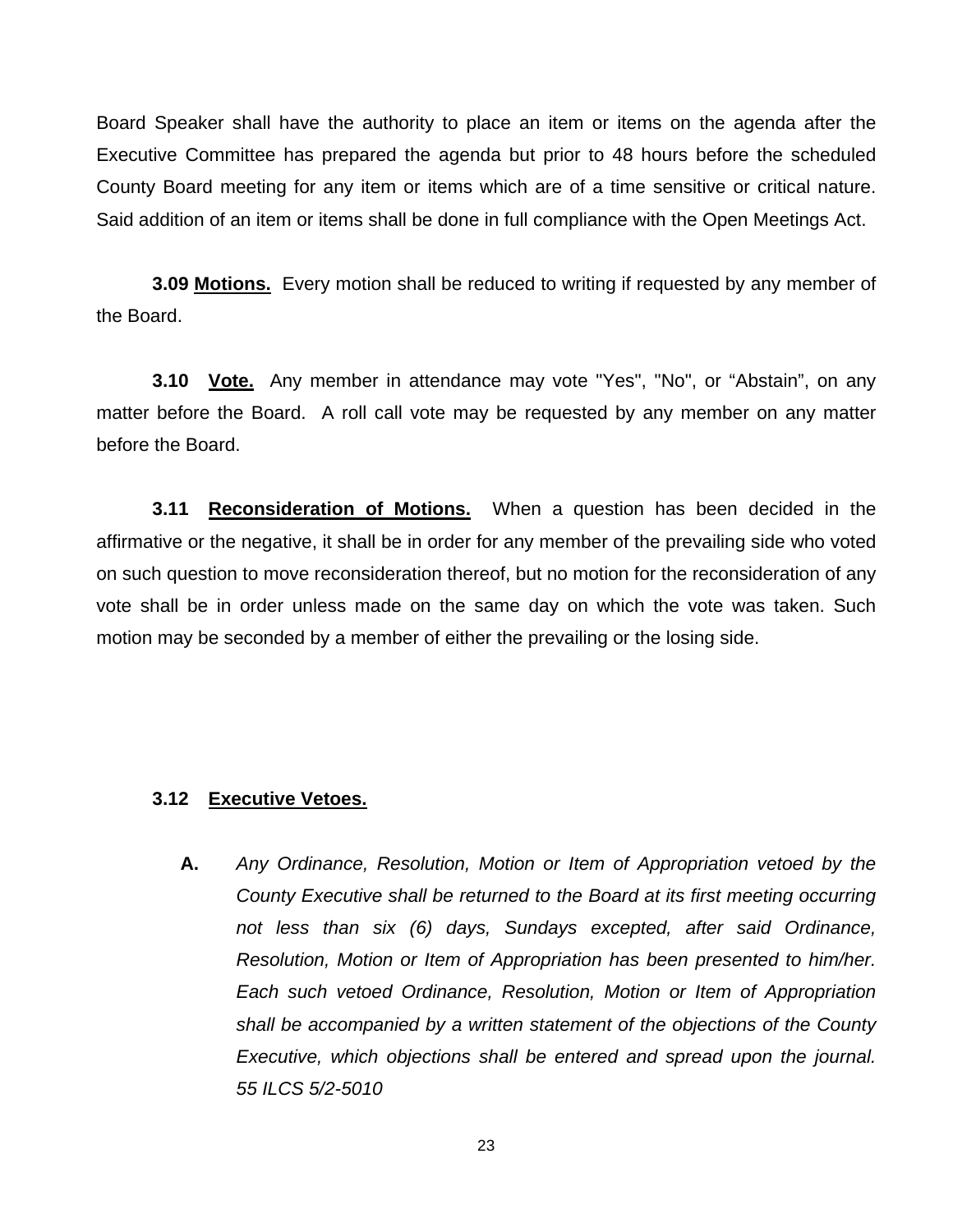- **B.** *The Board shall proceed to reconsider all such Ordinances, Resolutions, Motions or Items of Appropriation vetoed and returned to the Board by the County Executive as provided in the County Executive Law. The County Executive shall take no part in the conduct of the debate. Upon the close of debate, the Clerk shall call the roll on a vote to reconsider as required by the County Executive Law, and if three-fifths of the members of the Board vote affirmatively to reconsider (override) the veto, then the Ordinance, Resolution, Motion or Item of Appropriation shall become effective on the date prescribed, but no earlier than the date of the override vote. 55 ILCS 5/2-5010*
- **C.** *If any ordinance is not returned by the County Executive to the board at its first meeting occurring not less than 6 days, Sundays excepted, after it has been presented to him/her, it shall become effective unless the board has recessed or adjourned for a period in excess of 60 days, in which case it shall not become effective without his/her approval. 55 ILCS 5/2-5010*

## **[Format to be used by the County Executive in the event an Ordinance, Resolution, Motion or Item of Appropriation is vetoed/disapproved by County Executive.]**

I am hereby returning (Ordinance, Resolution, Motion or Item of Appropriation as appropriate) #\_\_\_\_\_\_\_ to the County Board this \_\_\_\_\_\_\_\_ day of \_\_\_\_\_ 20\_\_\_\_ with the attached objections.

Will County Executive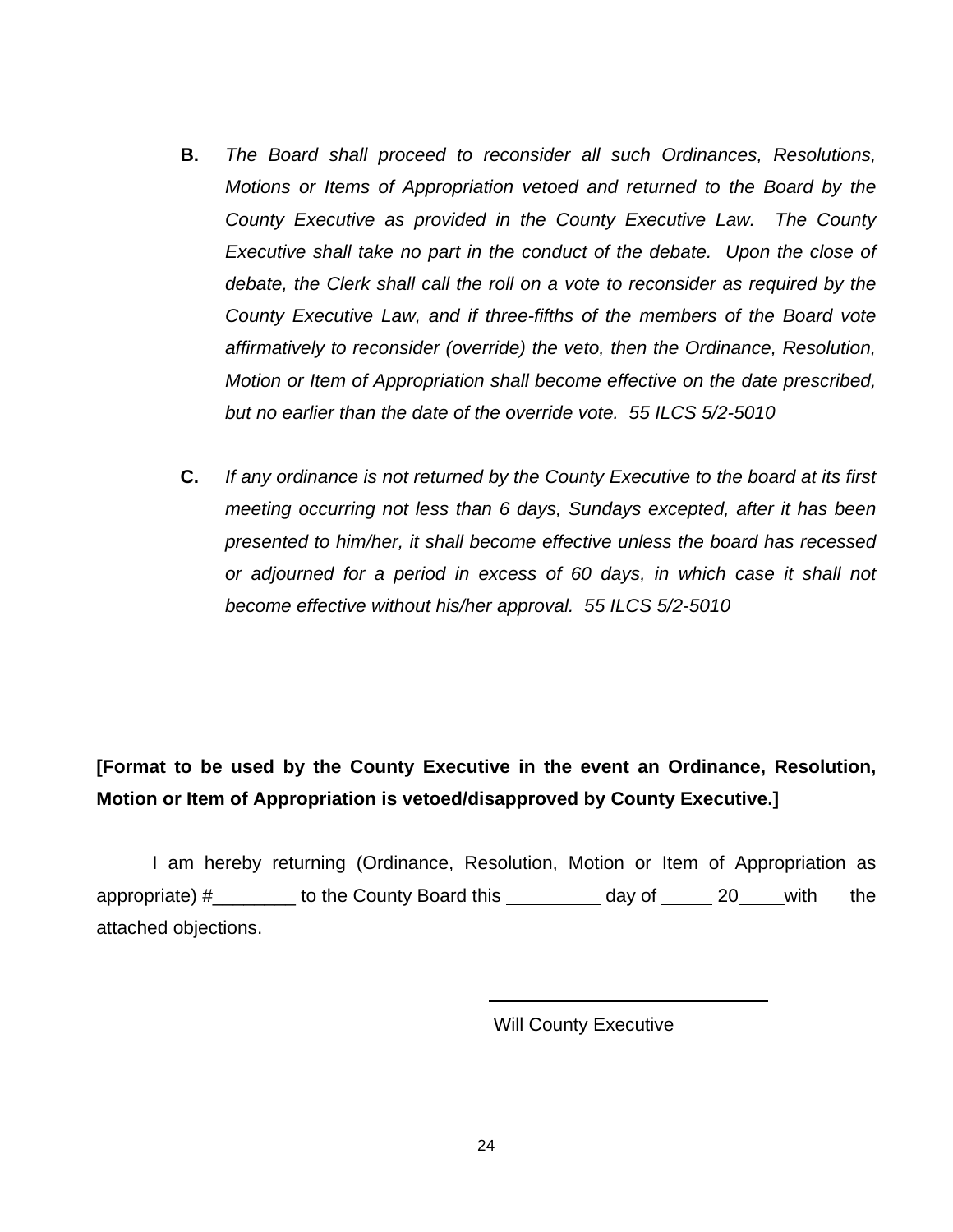## **[Format to be used by County Clerk when appropriate]**

This (Ordinance, Resolution, Motion or Item of Appropriation as appropriate) not having been approved by the County Executive, nor returned to the Will County Board at its first meeting occurring not less than 6 (six) days, Sundays excepted, nor more than 60 (sixty) days since its adoption, by operation of law this (Ordinance, Resolution, Motion or Item of Appropriation as appropriate) is now deemed effective.

Signed this \_\_ day of \_\_\_\_\_\_, 20\_\_\_. *(SEAL)* \_\_\_\_\_\_\_\_\_

Will County Clerk

## **[Format to be used upon reconsideration of Executive veto/disapproval of Ordinance, Resolution, Motion or Item of Appropriation]**

On this day of 20, the Will County Board reconsidered the above (Ordinance, Resolution, Motion or Item of Appropriation as appropriate). The vote was example and Aye Nay Abstain. Three-fifths of the County Board having voted to approve the (Ordinance, Resolution, Motion or Item of Appropriation as appropriate) it is adopted over the Executive's veto.

OR

On this \_\_\_\_\_\_\_ day of \_\_\_ 20\_, the Will County Board reconsidered the above (Ordinance, Resolution, Motion or Item of Appropriation as appropriate). The vote was \_\_\_\_\_\_\_Aye \_\_\_\_\_\_\_Nay \_\_\_\_ Abstain. Three-fifths of the County Board not having voted to approve the (Ordinance, Resolution, Motion or Item of Appropriation as appropriate), the reconsideration fails.

25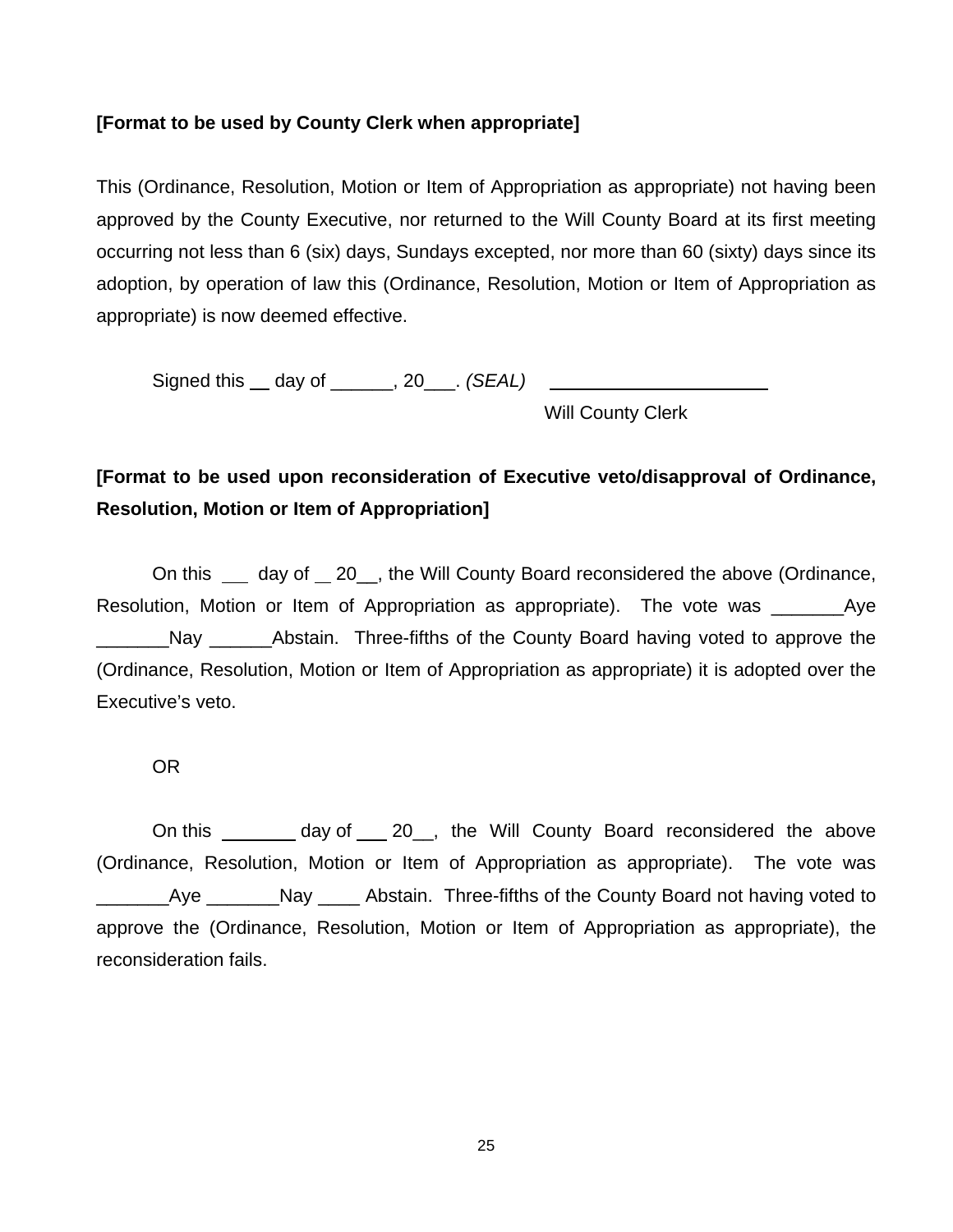**3.13 Committee Reports.** Committee reports shall be made by the Chair of each respective Committee, or in their absence by the Vice-Chair of said Committee. In the event of the absence of both the Chair and Vice-Chair of a Committee at a regular Board Meeting, the Committee report may be made by any other member of said Committee.

3.14 **Virtual Meetings.** Should the Board and its Committees be statutorily authorized to conduct virtual meetings, Members shall follow the following protocols:

A - All comment and debate shall be oral, so that the public is able to fully participate. No comment nor debate shall take place through other electronic media or in a chat-type feature, in compliance with 5 ILCS 120/2 and 5 ILCS 120/7.

B - Members of the public may submit written comment of no more than 500 words, that shall be read into the record.

### **IV. PURCHASES AND BUSINESS/TRAVEL REIMBURSMENT**

**4.01 Purchases.** All purchases, including printing, publications and contracts for all offices and departments of the County of Will shall be made in accordance with the Will County Purchasing Ordinance #08-461.

**4.02 Business/Travel Reimbursement.** Board members who wish to attend any conferences/seminars on behalf of the Board or that relate directly to Board business, must contact their respective caucus Leader to seek any reimbursement (Registration fees, travel, parking, etc.) All requests will be granted only by the Speaker, as the budget permits. If a request is granted, Board Members shall be entitled to business and travel reimbursement consistent with the *Will County Business/Travel Reimbursement Regulations* (Effective: October 1, 2018) and subject to the approval of their respective Leader and Speaker.

**4.03 Mobile Devices.** Any board member that receives a county mobile device acknowledges that it is the property of the County of Will and the use shall be governed by the laws of the State of Illinois and the Ordinances of Will County. The Apple ID associated with

26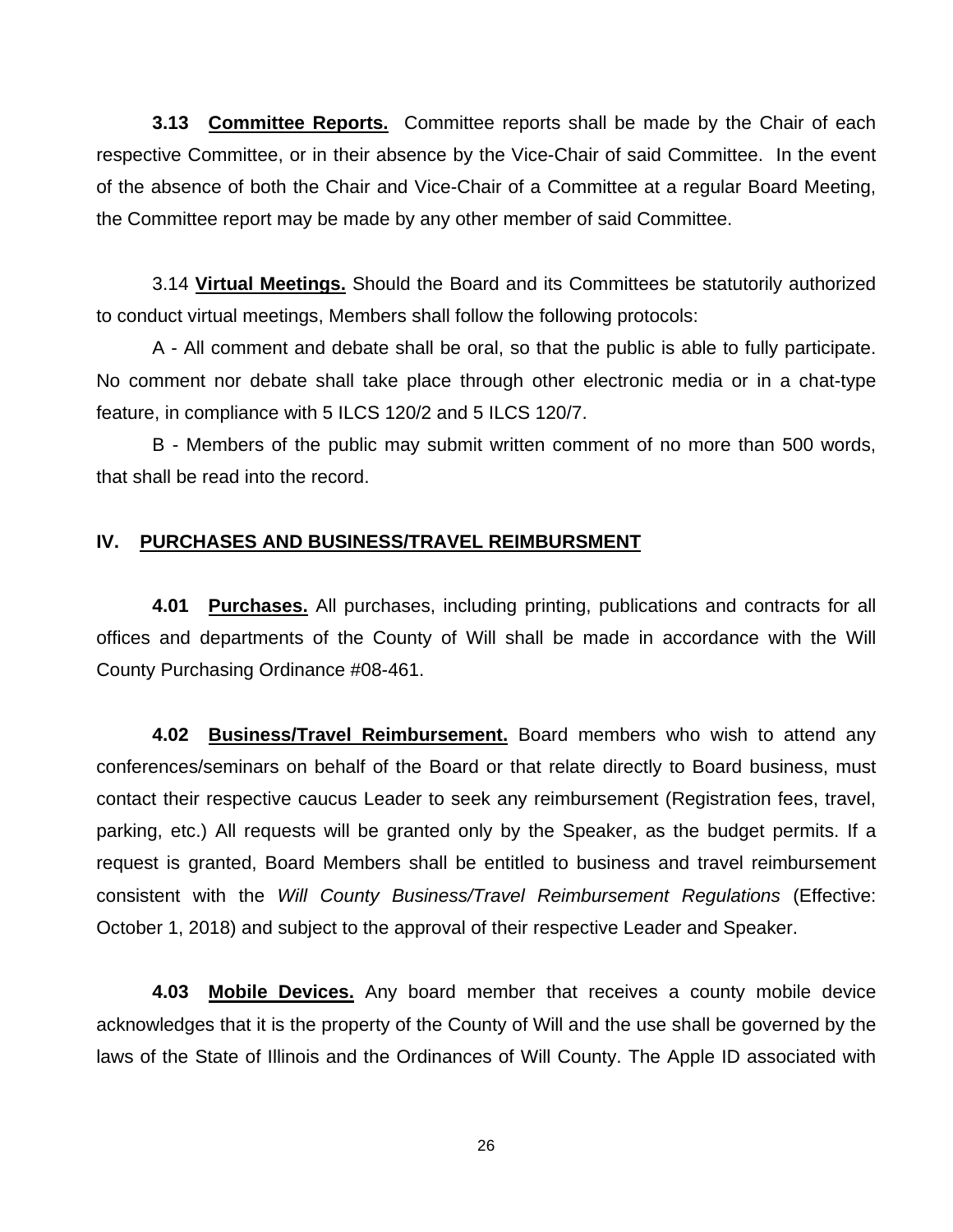the Will County e-mail address shall not be changed or removed from any county-issued device.

## **V. SETTLEMENT AUTHORITY FOR GENERAL LIABILITY AND WORKERS' COMPENSATION**

- 5.01 Settlement offers of up to \$15,000
- 5.02 Settlement offers from \$15,001 up to \$50,000
- 5.03 Settlement offers from \$50,001 up to \$100,000
- 5.04 Settlement offers in excess of \$100,000

**5.01 Settlement offers of up to \$15,000:** Delegated to the Third Party Administrator with settlements resulting from such offers.

**5.02 Settlement offers from \$15,001 up to \$50,000:** Delegated to the Risk Manager/Human Resource Director with settlements resulting from such offers.

**5.03 Settlement offers from \$50,001 up to \$100,000:** May be made by the appropriate parties, including the Third Party Administrator and/or the attorneys, with the authorization of the Risk Manager/Human Resource Director, with settlements resulting from such offers remaining contingent upon the approval of the Executive Committee.

**5.04 Settlement offers in excess of \$100,000:** Must be authorized by the Executive Committee prior to being extended, with the final settlement agreement remaining contingent upon the approval of the Will County Board.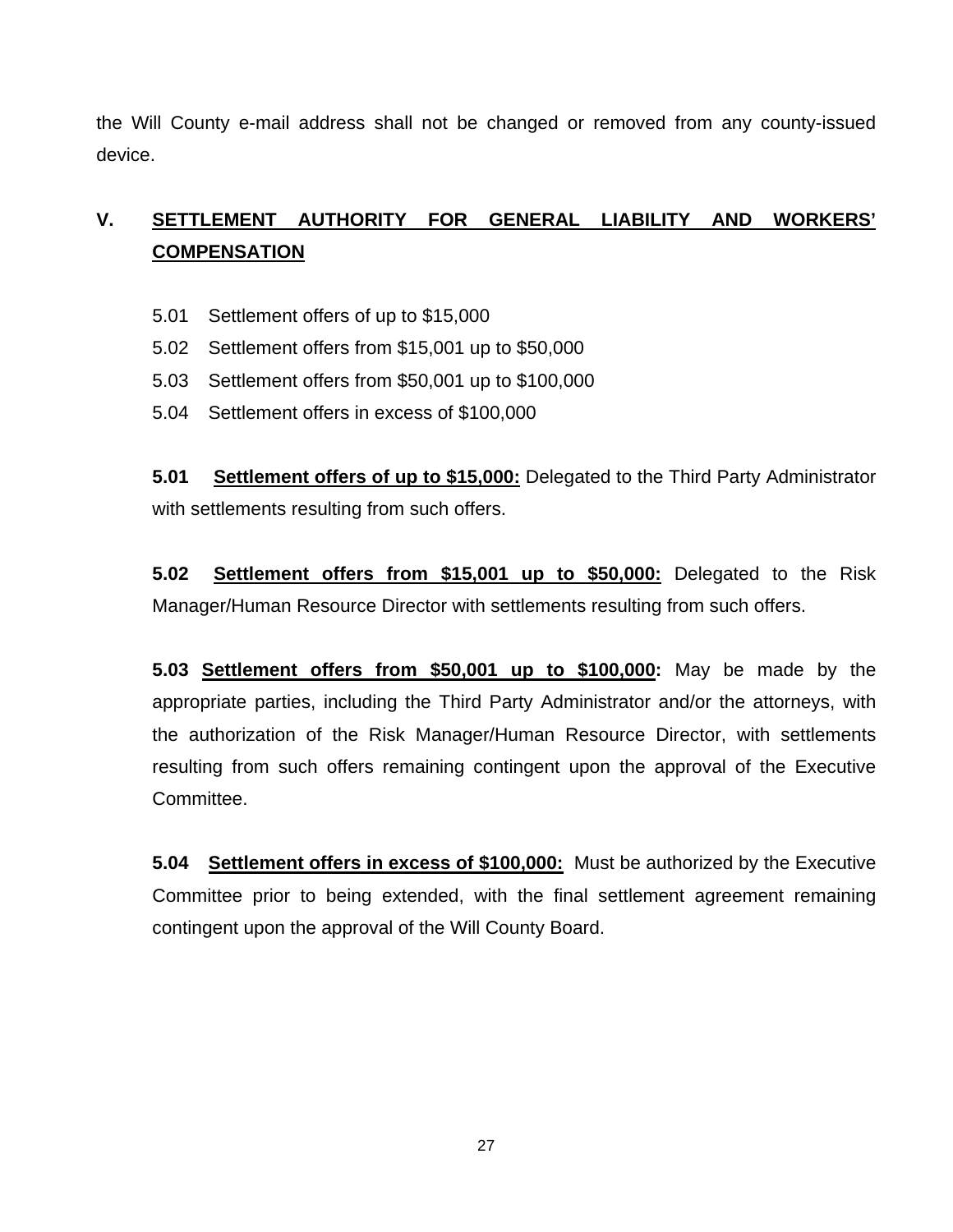## **VI. LEGAL SERVICES**

The State's Attorney of Will County shall perform all legal services required by the Board or any of its committees or members. If the State's Attorney has a conflicting position with the County Board, the Board shall have the option to seek appointment of special counsel.

## **VII. ETHICS ORDINANCE**

It shall be the obligation of every Will County Board member, county employee and appointed or elected official (except Circuit Judge, Circuit Clerk or State's Attorney) to comply with the terms of the Will County Ethics Ordinance #06-261, attached hereto as Exhibit "B".

## **VIII. EXISTING LEGISLATION CONTINUED**

Except to the extent that they are inconsistent with the provisions of these Rules, Procedures and Standards of Conduct, all existing County laws, Ordinances, rules and regulations heretofore adopted shall continue in full force and effect until amended, superseded or repealed.

## **IX. SEVERABILITY**

If any term and/or provision of this Resolution shall to any extent be held invalid or unenforceable, the remaining terms or provisions of this Resolution shall not be affected thereby, but each term and/or provision of this Resolution shall be valid and enforced to the fullest extent permitted by law.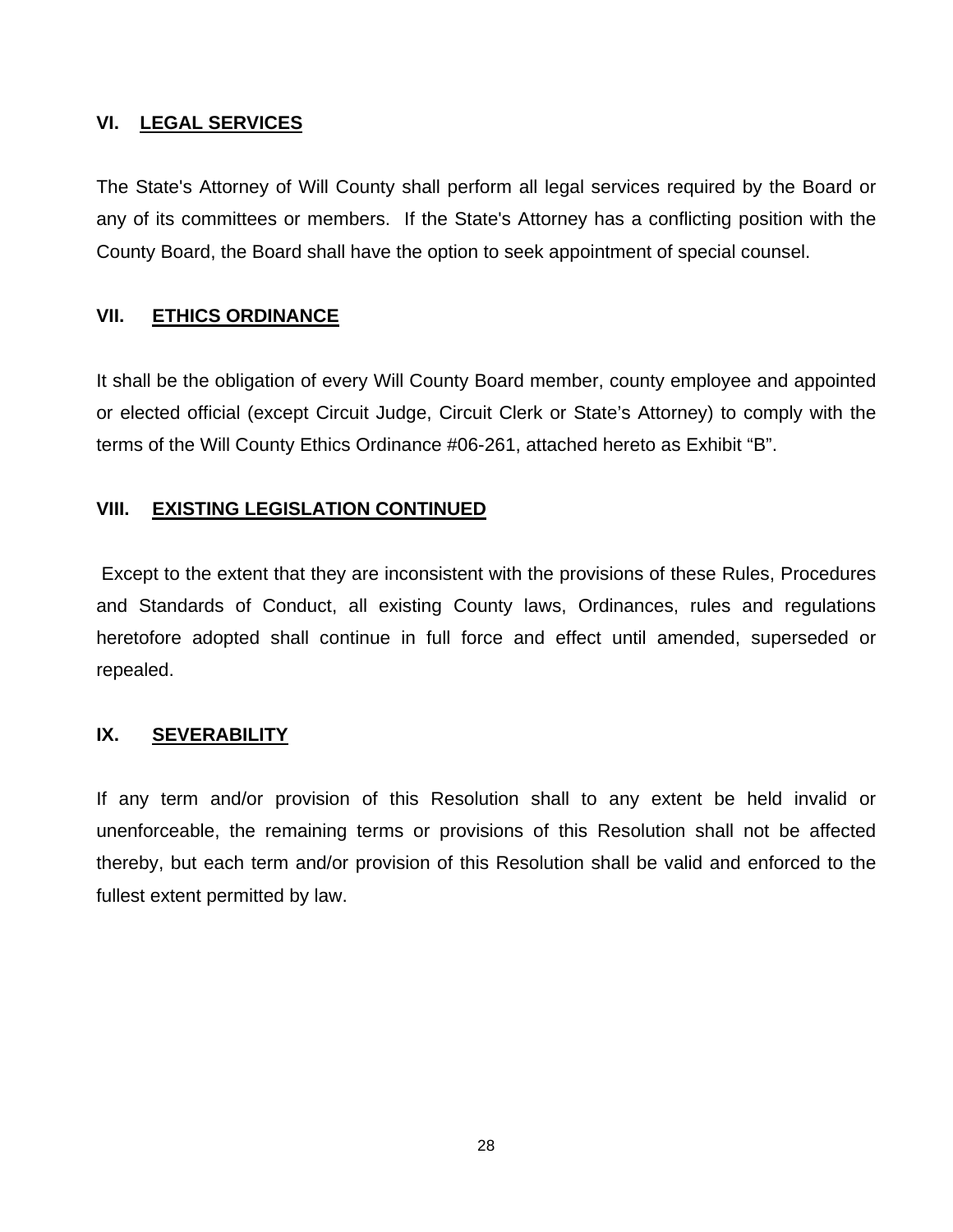#### X. **EFFECTIVE DATE**

This Resolution shall be effective immediately upon its passage and adoption by the Will County Board and approval of the Will County Executive.

Adopted by the Will County Board this 7th day of December, 2020.

| AYES: | Newquist, Ogalla, Koch, Mitchell, Tyson, Harris, Fritz, Mueller, Gould, VanDuyne, Balich,<br>Fricilone, Brooks Jr., Winfrey, Parker, Ventura, Coleman, Marcum, Berkowicz, Cowan,<br>Pretzel, Weigel, Freeman, Kraulidis |  |
|-------|-------------------------------------------------------------------------------------------------------------------------------------------------------------------------------------------------------------------------|--|
| AWAY: | Moustis, Traynere                                                                                                                                                                                                       |  |

 $\lambda$ 

Result: Approved as Amended - [Unanimous]

Lauren Staley-Ferry<br>Will County Clerk SEÁÍ í

<u>se cember</u>, 2020. Approved this day of\_

Jennifer Bertino-Tarrant Will County Executive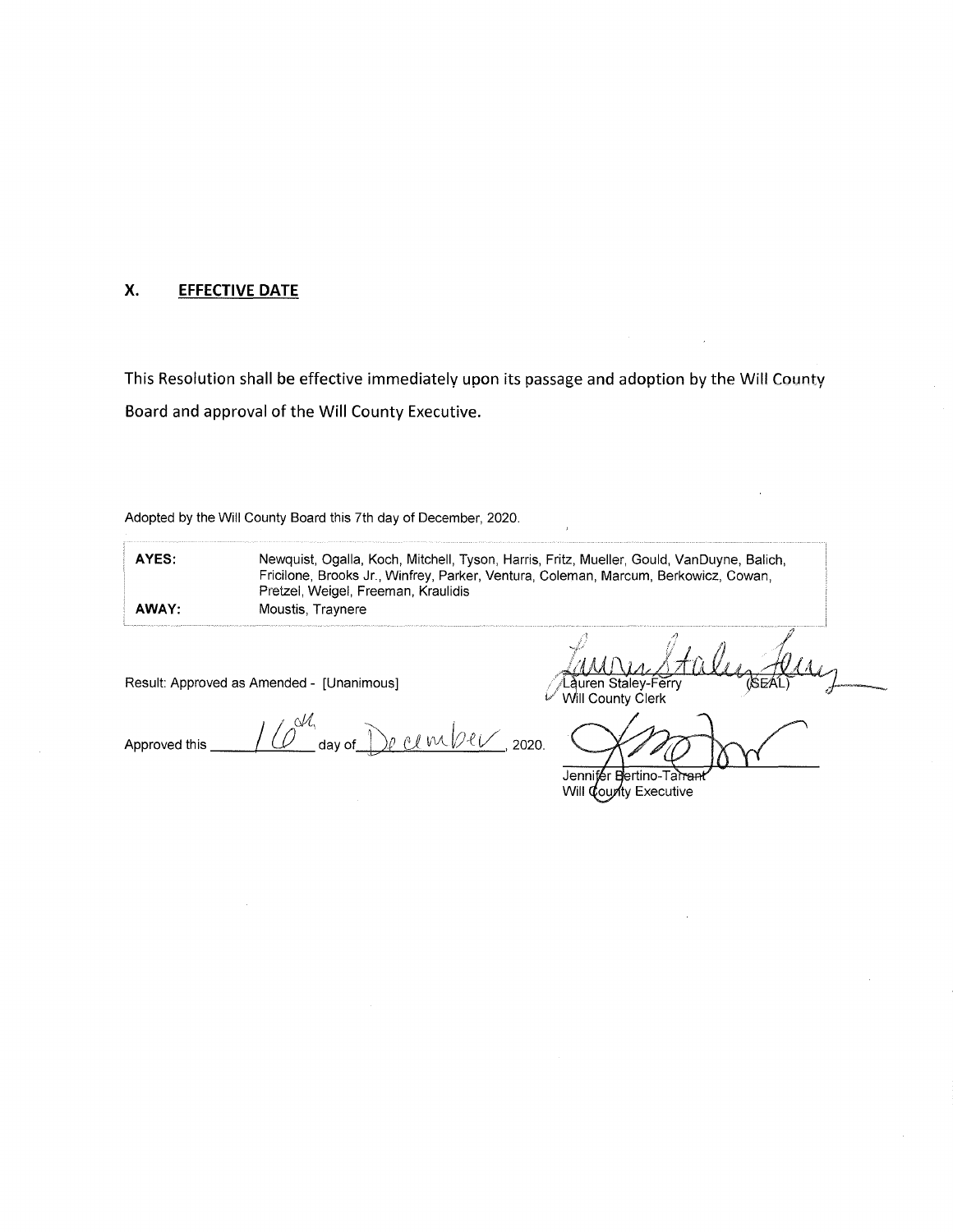## **COUNTY OF WILL OFFICE OF THE COUNTY EXECUTIVE**

## **EMPLOYEE HIRE ADVICE AND CONSENT REQUEST**

|                                                                                                                       |                                  | <b>Internal Candidate</b>                                          |
|-----------------------------------------------------------------------------------------------------------------------|----------------------------------|--------------------------------------------------------------------|
|                                                                                                                       |                                  | <b>External Candidate</b>                                          |
| Job Title / Board Name: University of Title / Board Name:                                                             |                                  |                                                                    |
|                                                                                                                       |                                  |                                                                    |
|                                                                                                                       |                                  | <b>Budget Code:</b>                                                |
| Hiring Manager's Name: <b>Managery Manager's Name:</b> Managery Managery Managery Managery Managery Managery Managery |                                  | <u> 1980 - John Barn Barn, mars an t-Amerikaansk kommunister (</u> |
| Union Position?: $\Box$ Yes $\Box$ No                                                                                 | $\Box$ New Position              | <b>Replacement Hire</b>                                            |
| If replacement, did predecessor: $\Box$ Terminate County employment $\Box$ Transfer to another position               |                                  |                                                                    |
| Is this position critical to departmental operations?: $\Box$ Yes $\Box$ No If Yes, why: $\Box$                       |                                  |                                                                    |
| Is this position included in the current budget?: $\Box$ Yes $\Box$ No If no, where will the funds come from          |                                  |                                                                    |
|                                                                                                                       |                                  |                                                                    |
|                                                                                                                       |                                  |                                                                    |
| Projected Annual Salary: $\$\_\_\_\_\_\_\_\_\_$ Is this a grant-funded position?: $\Box$ Yes $\Box$ No                |                                  |                                                                    |
| Is this candidate the best qualified for the job?                                                                     | $\Box$ Yes                       | $\Box$ No                                                          |
| Number of Applicants                                                                                                  | Internal ______                  | External __________                                                |
| Number of Applicants Interviewed                                                                                      |                                  |                                                                    |
| Lawrence M. Walsh                                                                                                     | Date                             |                                                                    |
| Please attach a copy of the following, if applicable:                                                                 |                                  |                                                                    |
| $\odot$<br>Job Description                                                                                            | Review by County Board _________ |                                                                    |
| $\odot$<br><b>Job Posting</b>                                                                                         |                                  |                                                                    |
|                                                                                                                       |                                  |                                                                    |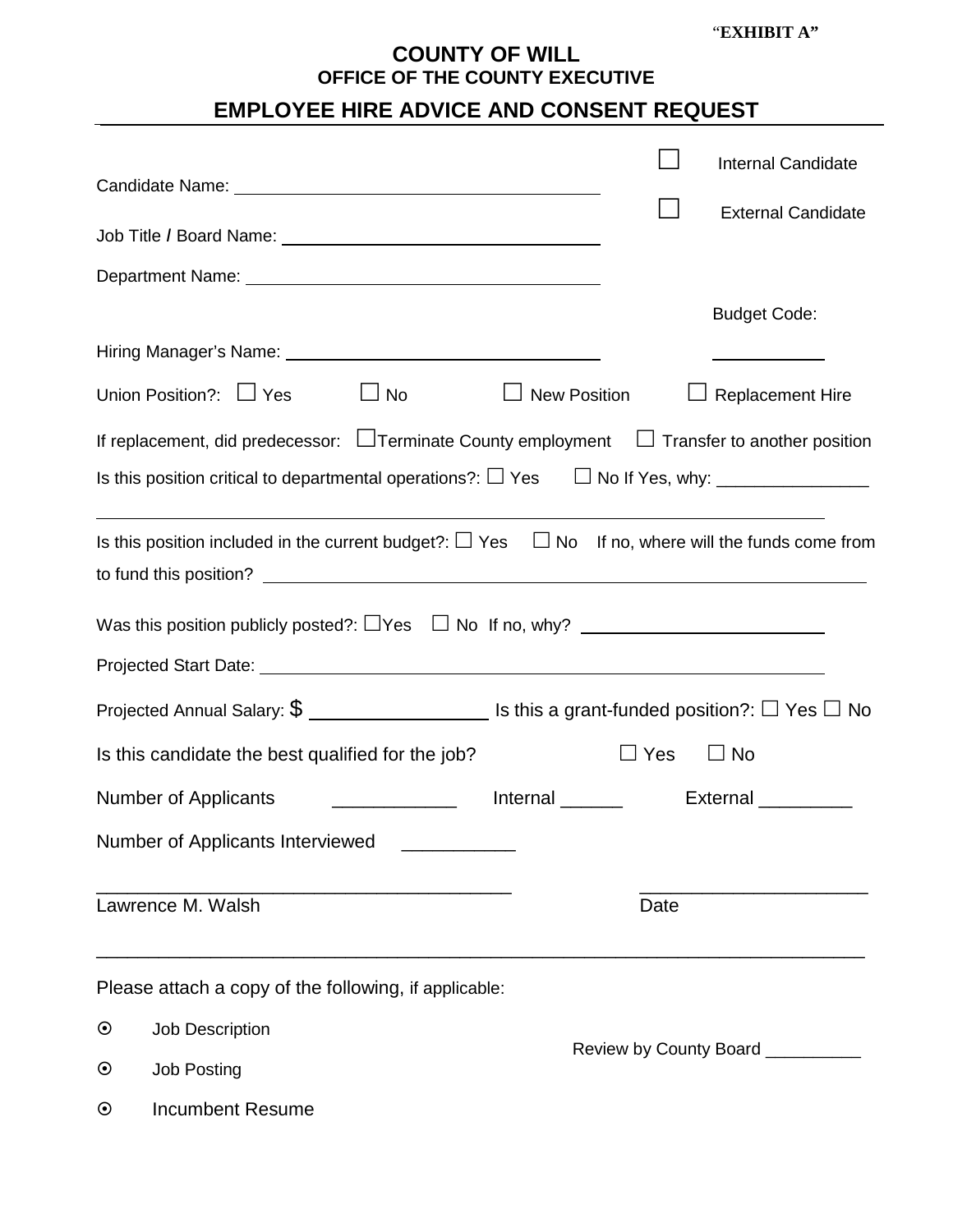



Policy & Rules Committee Ordinance #06-261

### Ordinance **Re: Adopting Ethics Ordinance**

### **PREAMBLE**

**WHEREAS**, the Illinois General Assembly has enacted the State Officials and Employees Ethics Act (Public Act 93-615, effective November 19, 2003, as amended by Public Act 93-617, effective December 9, 2003), which is a comprehensive revision of State statutes regulating ethical conduct, political activities and the solicitation and acceptance of gifts by State officials and employees; and

**WHEREAS**, the Act requires all units of local government and school districts, within six months after the effective date, to adopt ordinances or resolutions regulating the political activities of, and the solicitation and acceptance of gifts by, the officers and employees of such units "in a manner no less restrictive" than the provisions of the Act; and

WHEREAS, it is the clear intention of the Act to require units of local government and school districts to implement regulations that are at least as restrictive as those contained in the Act, and to impose penalties for violations of those regulations that are equivalent to those imposed by the Act, notwithstanding that such penalties may exceed the general authority granted to units of local government to penalize ordinance violations; and

**WHEREAS**, it is the clear intention of the Act to provide units of local government with all authority necessary to implement its requirements on the local level regardless of any general limitations on the power to define and punish ordinance violations that might otherwise be applicable; and

WHEREAS, because the Act provides for the imposition of significant penalties for violations of said local regulations, it is necessary to adopt the required regulations by Ordinance rather than by Resolution;

### NOW THEREFORE, BE IT ORDAINED BY THE COUNTY BOARD OF THE **COUNTY OF WILL, AS FOLLOWS:**

**SECTION 1:** The Code of Ordinances of the County of Will is hereby amended by the addition of the following provisions: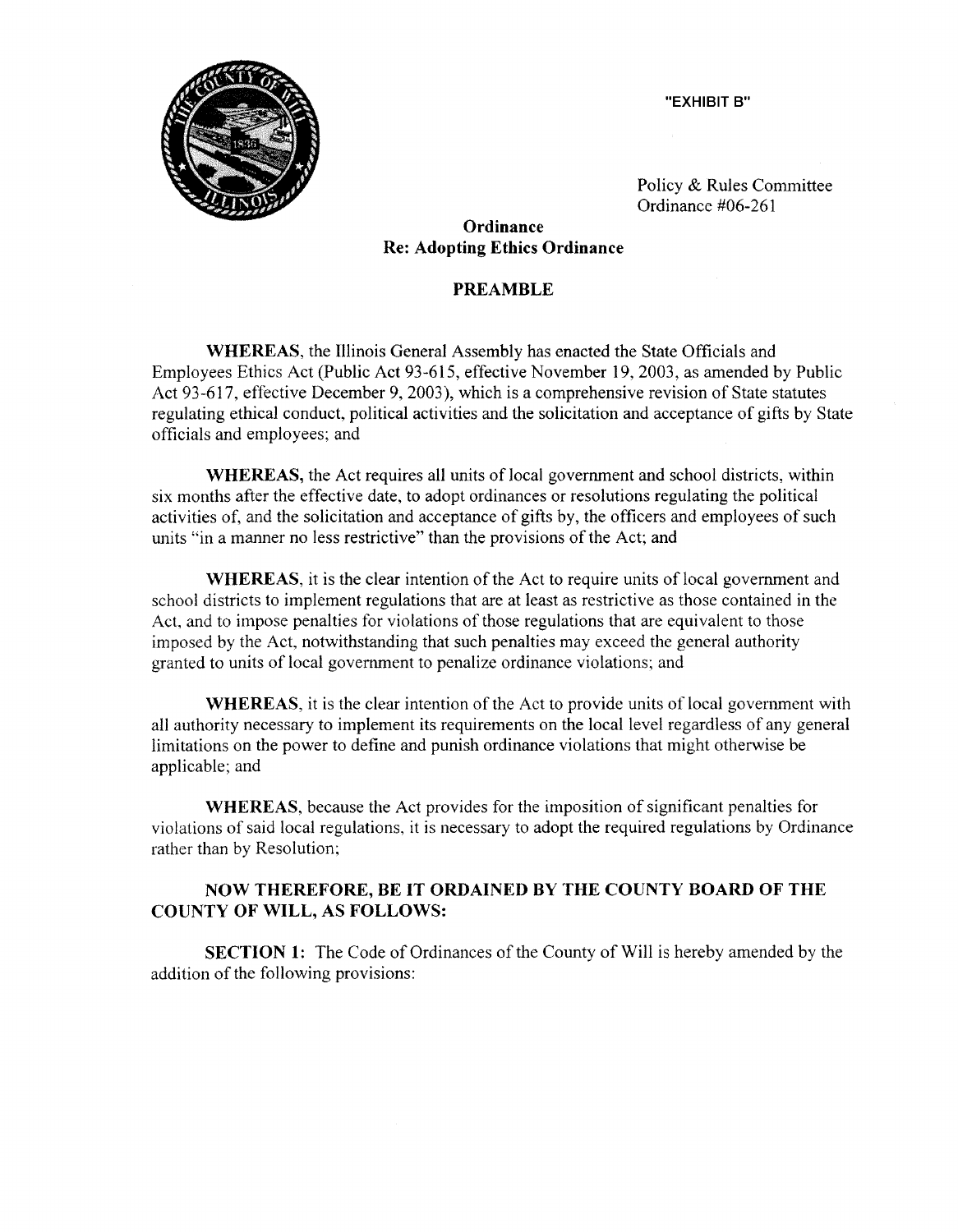Policy & Rules Committee Resolution 06-261 Page 2 of 11

#### **ARTICLE 1**

#### **DEFINITIONS**

Section 1-1. For purposes of this ordinance, the following terms shall be given these definitions:

"Campaign for elective office" means any activity in furtherance of an effort to influence the selection, nomination, election, or appointment of any individual to any federal, State, or local public office or office in a political organization, or the selection, nomination, or election of Presidential or Vice-Presidential electors, but does not include activities (i) relating to the support or opposition of any executive, legislative, or administrative action, (ii) relating to collective bargaining, or (iii) that are otherwise in furtherance of the person's official duties.

"Candidate" means a person who has filed nominating papers or petitions for nomination or election to an elected office, or who has been appointed to fill a vacancy in nomination, and who remains eligible for placement on the ballot at a regular election, as defined in section 1-3 of the Election Code (10 ILCS 5/1-3).

"Collective bargaining" has the same meaning as that term is defined in Section 3 of the Illinois Public Labor Relations Act (5 ILCS 315/3).

"Compensated time" means, with respect to an employee, any time worked by or credited to the employee that counts toward any minimum work time requirement imposed as a condition of his or her employment, but for purposes of this Ordinance, does not include any designated holidays, vacation periods, personal time, compensatory time off or any period when the employee is on a leave of absence. With respect to officers or employees whose hours are not fixed, "compensated time" includes any period of time when the officer is on premises under the control of the employer and any other time when the officer or employee is executing his or her official duties, regardless of location.

"Compensatory time off" means authorized time off earned by or awarded to an employee to compensate in whole or in part for time worked in excess of the minimum work time required of that employee as a condition of his or her employment.

"Contribution" has the same meaning as that term is defined in section 9-14 of the Election Code (10 ILCS 5/9-1.4).

"Elected Official" means a person elected or appointed to an Elective County Office, regardless of whether the officer is compensated for service in his or her official capacity, but does not include the Circuit Court Judges, the Circuit Clerk or the State's Attorney.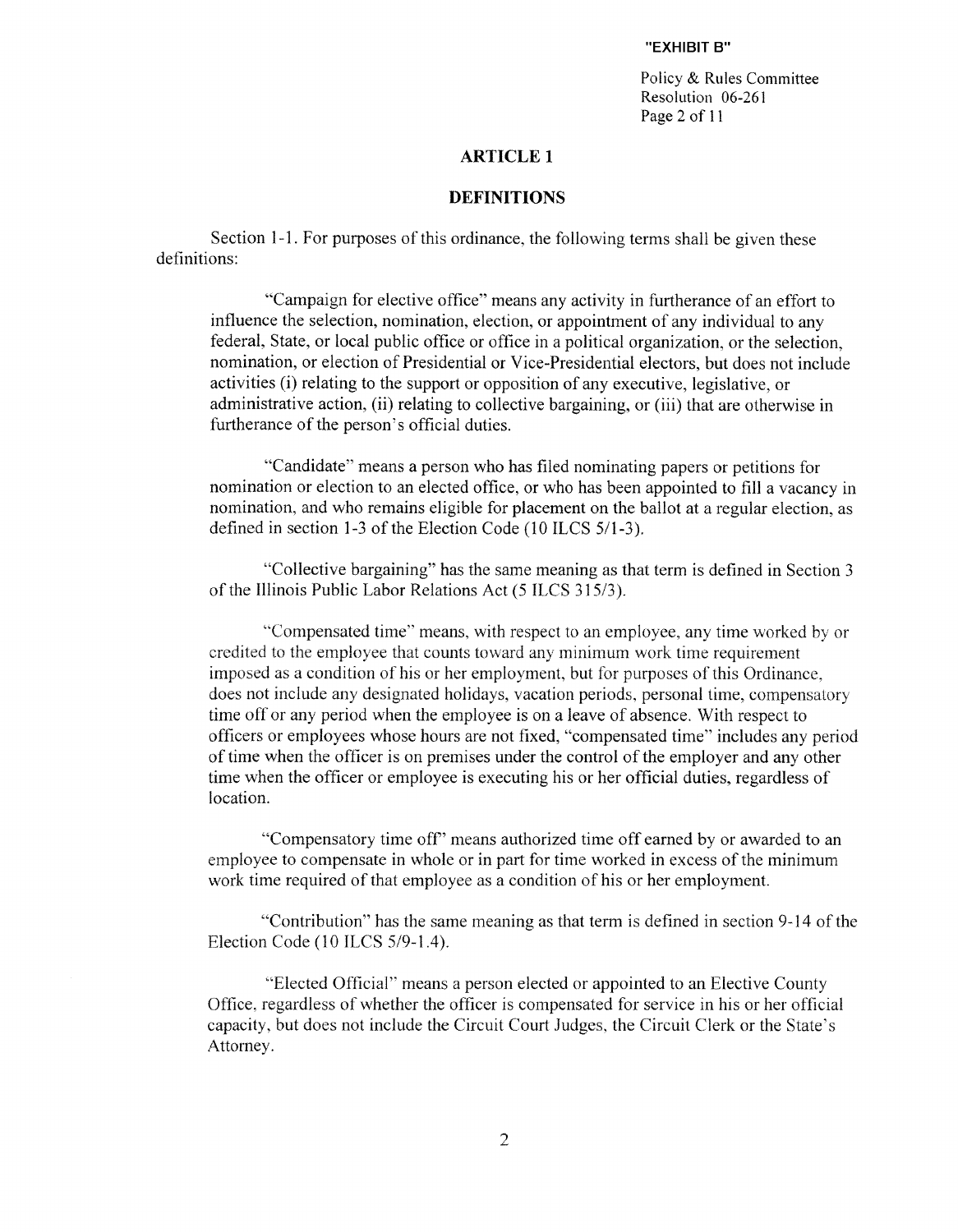Policy & Rules Committee Resolution 06-261 Page 3 of 11

"Employee" means a person employed by the County, whether on a full-time or part-time basis or pursuant to a contract, whose duties are subject to the direction and control of an employer with regard to the material details of how the work is to be performed, but does not include an independent contractor.

"Employer" means the County of Will, as well as its elected and appointed officials who are subject to this Act.

"Gift" means any gratuity, discount, entertainment, hospitality, loan, forbearance, or other tangible or intangible item having monetary value including, but not limited to, cash, food and drink, and honoraria for speaking engagements related to or attributable to government employment or the official position of an officer or employee.

"Leave of absence" means any period during which an employee does not receive (i) compensation for employment, (ii) service credit towards pension benefits, and (iii) health insurance benefits paid for by the employer.

"Officer" means a person who holds, by election or appointment, an office created by statute or ordinance, regardless of whether the officer is compensated for service in his or her official capacity.

"Political activity" means any activity in support of or in connection with any campaign for elective office or any political organization, but does not include activities (i) relating to the support or opposition of any executive, legislative, or administrative action, (ii) relating to collective bargaining, or (iii) that are otherwise in furtherance of the person's official duties.

"Political organization" means a party, committee, association, fund, or other organization (whether or not incorporated) that is required to file a statement of organization with the State Board of Elections or a county clerk under Section 9-3 of the Election Code (10 ILCS 5/9-3), but only with regard to those activities that require filing with the State Board of Elections or a county clerk.

"Prohibited political activity" means:

(1) Preparing for, organizing, or participating in any political meeting, political rally, political demonstration, or other political event.

(2) Soliciting contributions, including but not limited to the purchase of, selling, distributing, or receiving payment for tickets for any political fundraiser, political meeting, or other political event.

(3) Soliciting, planning the solicitation of, or preparing any document or report regarding anything of value intended as a campaign contribution.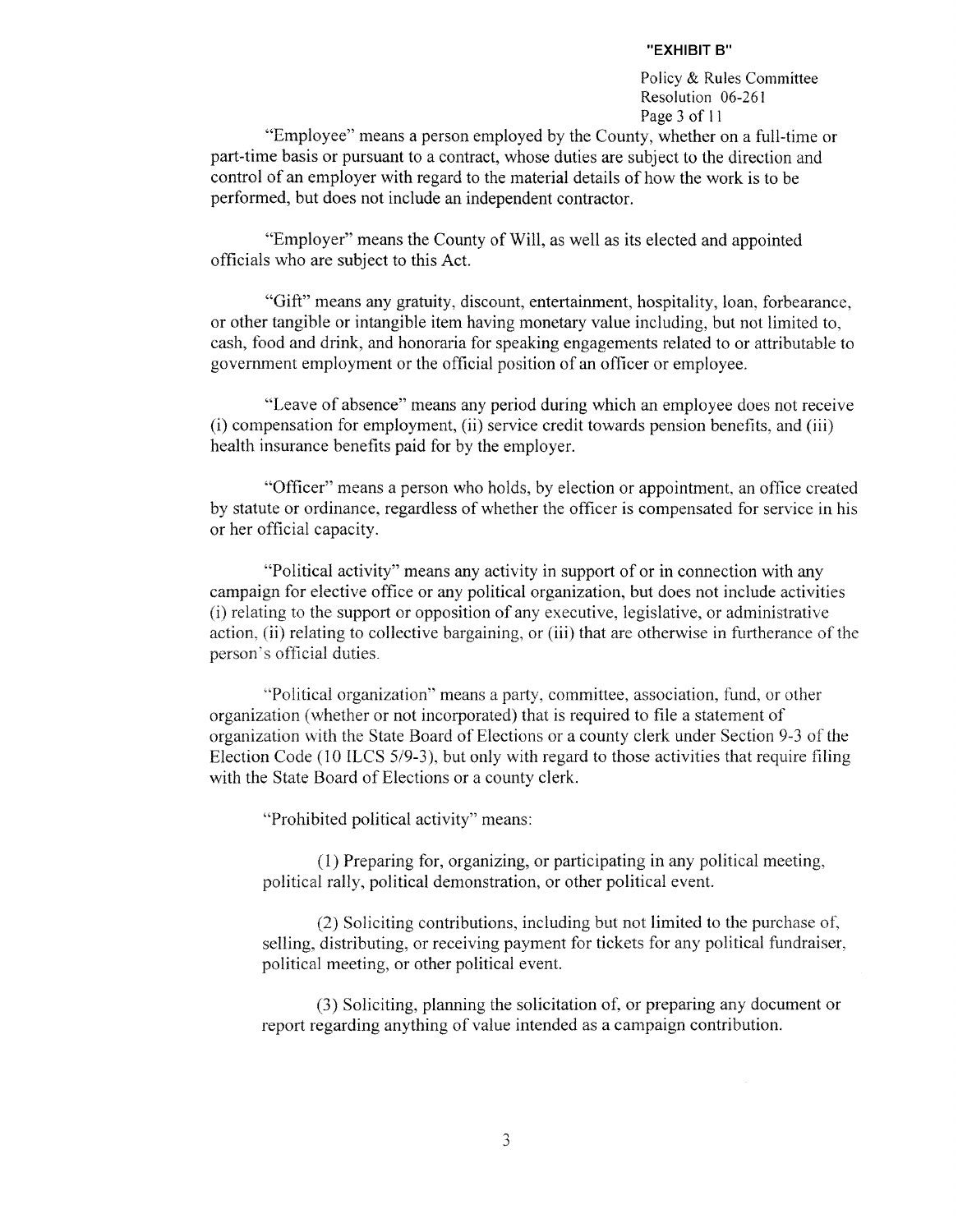Policy & Rules Committee Resolution 06-261 Page 4 of 11

(4) Planning, conducting, or participating in a public opinion poll in connection with a campaign for elective office or on behalf of a political organization for political purposes or for or against any referendum question.

(5) Surveying or gathering information from potential or actual voters in an election to determine probable vote outcome in connection with a campaign for elective office or on behalf of a political organization for a political purposes or for or against any referendum question.

(6) Assisting at the polls on election day on behalf of any political organization or candidate for elective office or for or against any referendum question.

(7) Soliciting votes on behalf of a candidate for elective office or a political organization or for or against any referendum question or helping in an effort to get voters to the polls.

(8) Initiating for circulation, preparing, circulating, reviewing, or filing any petition on behalf of a candidate for elective office or for or against any referendum question.

(9) Making contributions on behalf of any candidate for elective office in that capacity or in connection with a campaign for elective office.

(10) Preparing or reviewing responses to candidate questionnaires.

(11) Distributing, preparing for distribution, or mailing campaign literature, campaign signs, or other campaign material on behalf of any candidate for elective office or for or against any referendum question.

(12) Campaigning for any elective office or for or against any referendum question.

(13) Managing or working on a campaign for elective office or for or against any referendum question.

(14) Servicing as a delegate, alternate, or proxy to a political party convention.

(15) Participating in any recount or challenge to the outcome of any election.

"Prohibited source," means any person or entity who:

(1) is seeking official action (i) by an officer or (ii) by an employee, or by the officer or another employee directing that employee;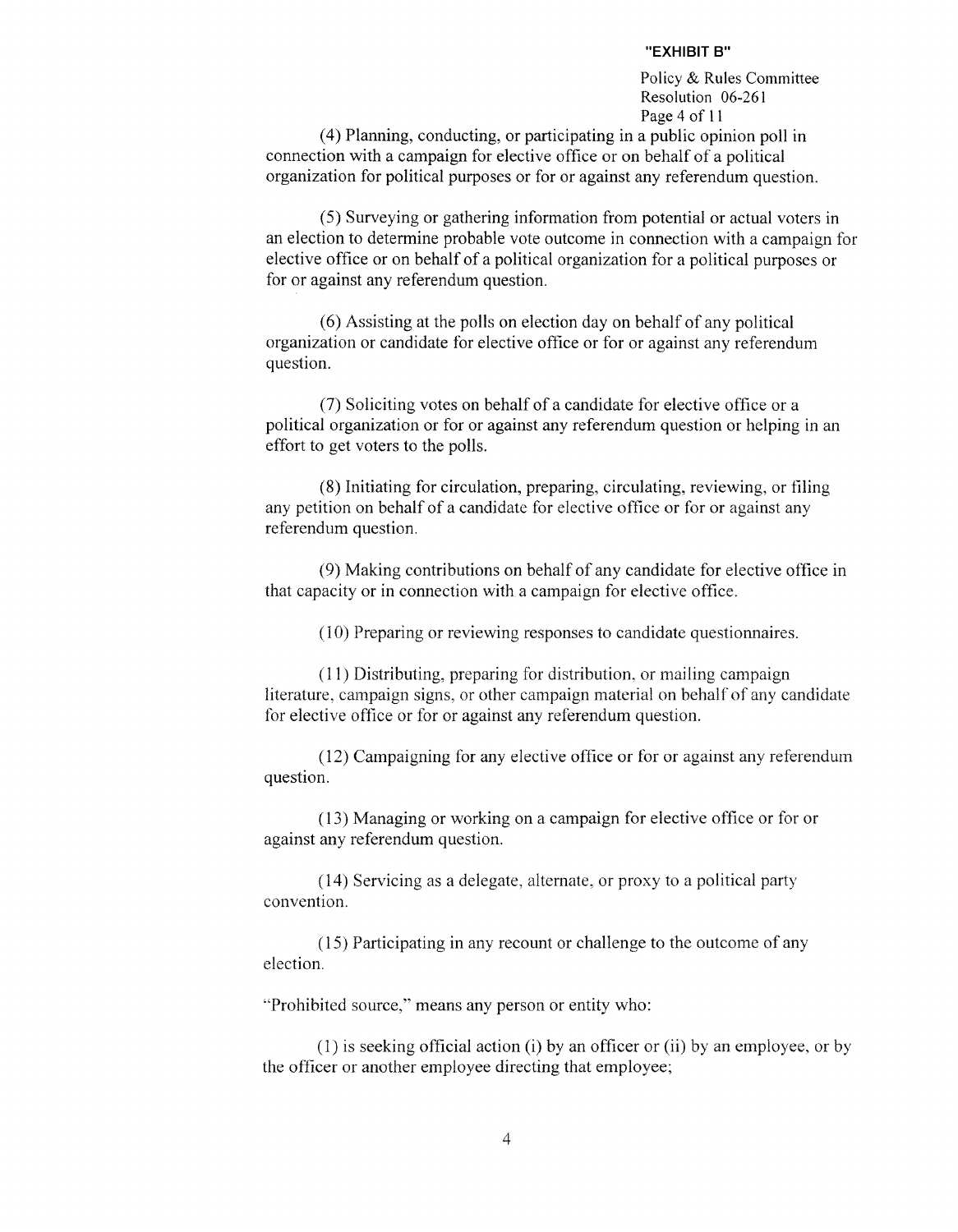Policy & Rules Committee Resolution 06-261 Page 5 of 11

(2) does business or seeks to do business (i) with the officer or (ii) with an employee, or with the officer or another employee directing that employee;

(3) conducts activities regulated (i) by the officer or (ii) by an employee, or by the officer or another employee directing that employee; or

(4) has interests that may be substantially affected by the performance or non-performance of the official duties of the officer or employee.

#### **ARTICLE 2**

#### PROHIBITED POLITICAL ACTIVITIES

Section 2-1. Prohibited political activities. (a) No officer or employee shall intentionally perform any prohibited political activity during any compensated time, as defined herein. No officer or employee shall intentionally use any property or resources of the County, including County issued cell phones, vehicles or other County property or resources, in connection with any prohibited political activity.

(b) At no time shall any officer or employee intentionally require any other officer or employee to perform any prohibited political activity (i) as part of that officer or employee's duties, (ii) as a condition of employment, or (iii) during any compensated time off (such as holidays, vacation or personal time off).

(c) No officer or employee shall be required at any time to participate in any prohibited political activity in consideration for that officer or employee being awarded additional compensation or any benefit, whether in the form of a salary adjustment, bonus, compensatory time off, continued employment or otherwise, nor shall any officer or employee be awarded additional compensation or any benefit in consideration for his or her participation in any prohibited political activity.

(d) Nothing in this Section prohibits activities that are permissible for an officer or employee to engage in as part of his or her official duties, or activities that are undertaken by an officer or employee on a voluntary basis which are not prohibited by this Ordinance.

(e) No person either (i) in a position that is subject to recognized merit principles of public employment or (ii) in a position the salary for which is paid in whole or in part by federal funds and that is subject to the Federal Standards for a Merit System of Personnel Administration applicable to grant-in-aid programs, shall be denied or deprived of employment or tenure solely because he or she is a member or an officer of a political committee, of a political party, or of a political organization or club.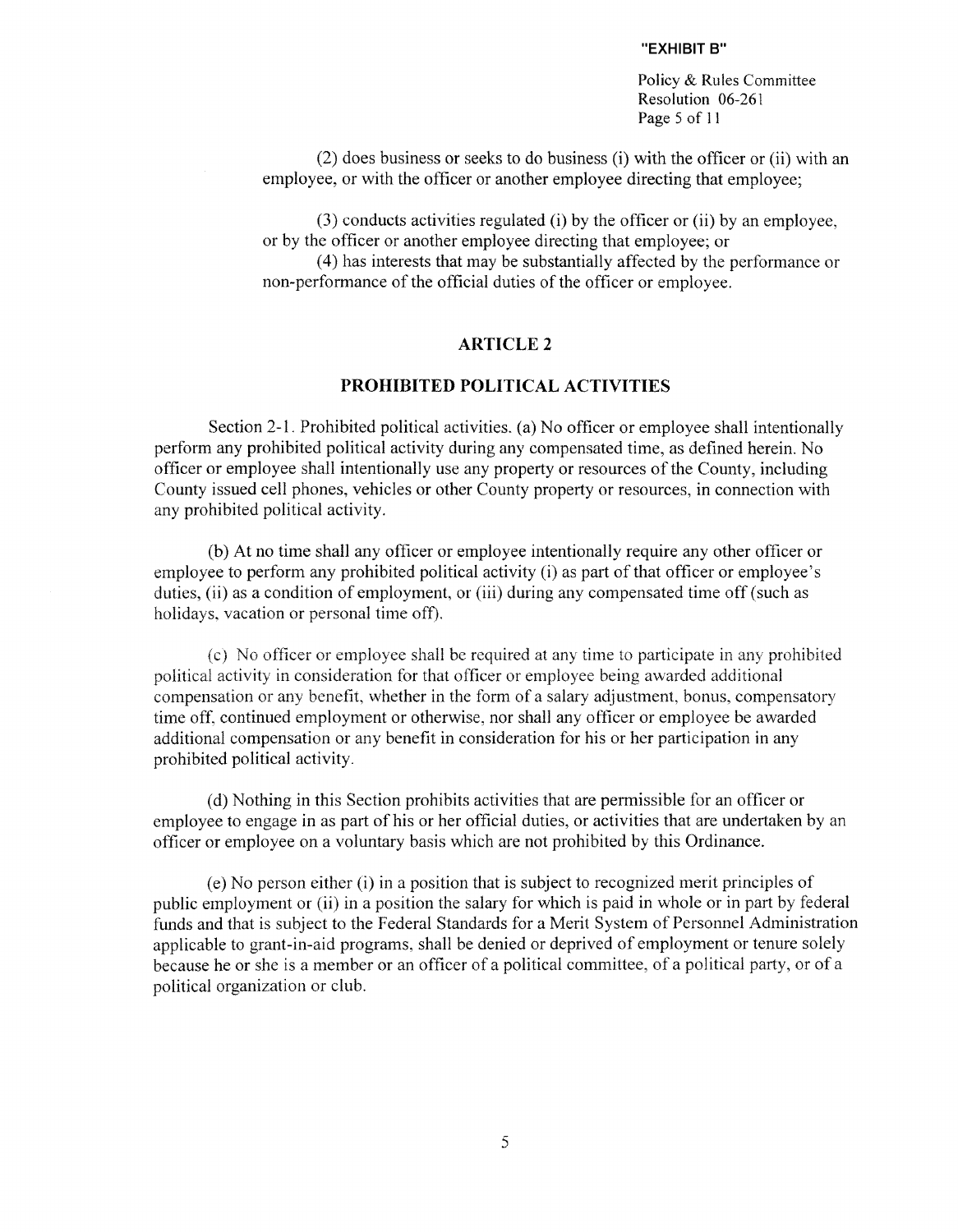Policy & Rules Committee Resolution 06-261 Page 6 of 11

#### **ARTICLE 3**

#### **GIFT BAN**

Section 3.1. Gift ban. Except as permitted by this Article, no officer or employee, and no spouse of or immediate family member living with any officer or employee (collectively referred to herein as "recipients"), shall intentionally solicit or accept any gift from any prohibited source. as defined herein, or which is otherwise prohibited by law or ordinance. No prohibited source shall intentionally offer or make a gift that violates this Section.

Section 3.2. Exceptions. Section -3-1 is not applicable to the following:

(1) Opportunities, benefits, and services that are available on the same conditions as for the general public.

(2) Anything for which the officer or employee, or his or her spouse or immediate family member, pays the fair market value.

(3) Any (i) contribution that is lawfully made under the Election Code (ii) activities associated with a fundraising event in support of a political organization or candidate.

(4) Educational materials and missions.

(5) Travel expenses for a meeting to discuss business related to the office or an employee's official capacity.

(6) A gift from a relative, meaning those people related to the individual as father, mother, son, daughter, brother, sister, uncle, aunt, great aunt, great uncle, first cousin, nephew, niece, husband, wife, grandfather, grandmother, grandson, granddaughter, father-in-law, motherin-law, son-in-law, daughter-in-law, brother-in-law, sister-in-law, stepfather, stepmother, stepson, stepdaughter, stepbrother, stepsister, half brother, half sister, and including the father. mother, grandfather, or grandmother of the individual's spouse and the individual's fiance or fiancée.

(7) Anything provided by an individual on the basis of a personal friendship unless the recipient has reason to believe that, under the circumstances the gift was provided because of the official position or employment of the recipient or his or her spouse or immediate family member and not because of the personal friendship. In determining whether a gift is provided on the basis of personal friendship, the recipient shall consider the circumstances under which the gift was offered, such as: (i) the history of the relationship between the individual giving the gift and the recipient of the gift, including any previous exchange of gifts between those individuals; (ii) whether to the actual knowledge of the recipient the individual who gave the gift personally paid for the gift or sought a tax deduction or business reimbursement for the gift; and (iii) whether to the actual knowledge of the recipient the individual who gave the gift also at the same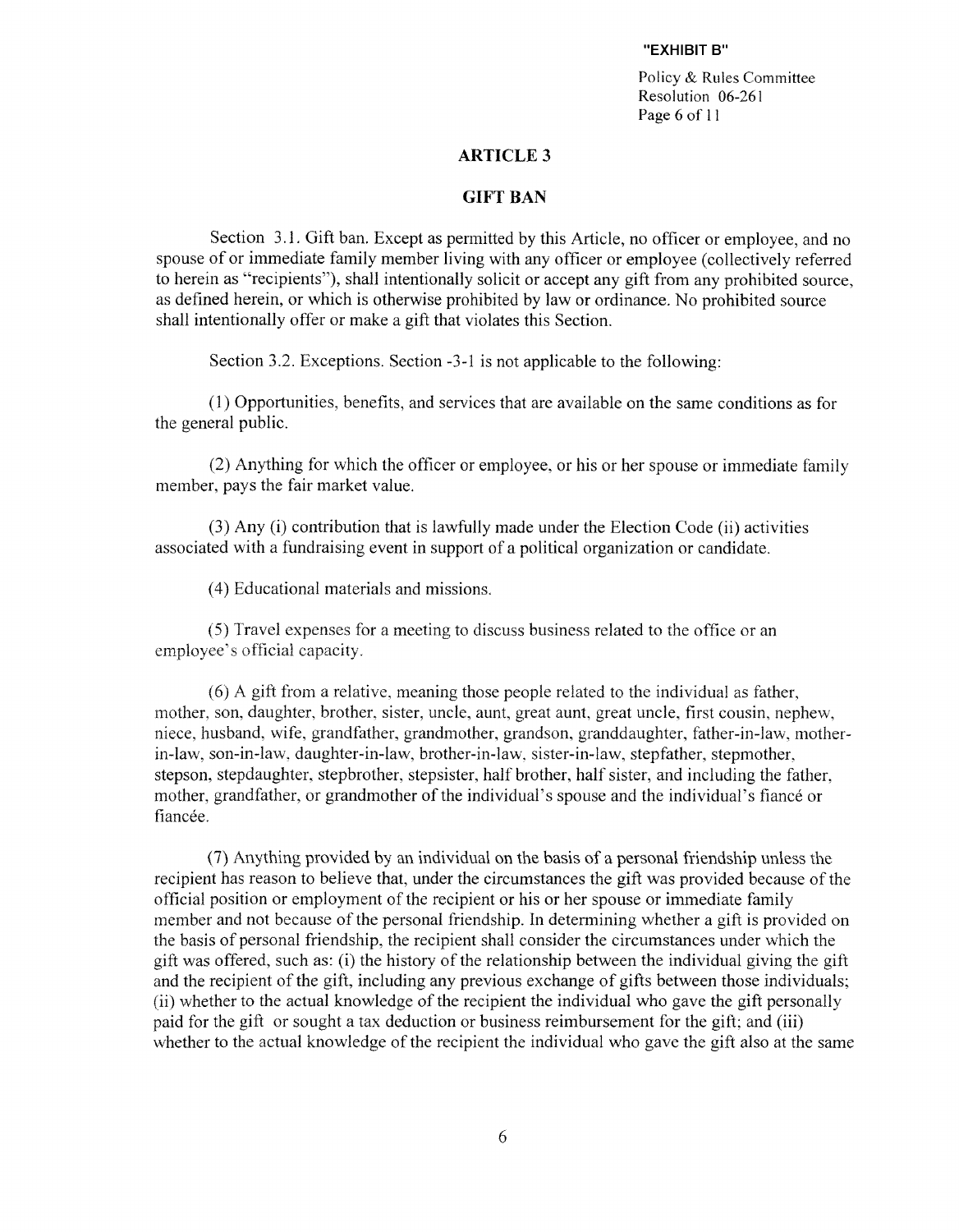Policy & Rules Committee Resolution 06-261 Page 7 of 11

time gave the same or similar gifts to other officers or employees, or their spouses or immediate family members.

(8) Food or refreshments not exceeding \$75 per person in value on a single calendar day; provided that the food or refreshments are (i) consumed on the premises from which they were purchased or prepared or (ii) catered. For the purposes of this Section, "catered," means food or refreshments that are purchased ready to consume which are delivered by any means.

(9) Food, refreshments, lodging, transportation, and other benefits resulting from outside business or employment activities (or outside activities that are not connected to the official duties of an officer or employee), if the benefits have not been offered or enhanced because of the official position or employment of the officer or employee, and are customarily provided to others in similar circumstances.

(10) Intra-governmental and inter-governmental gifts. For the purpose of this Act, "intragovernmental gift" means any gift given to an officer or employee from another officer or employee, and "inter-governmental gift" means any gift given to an officer or employee by an officer or employee of another governmental entity.

(11) Bequests, inheritances, and other transfers at death.

(12) Any item or items from any one prohibited source during any calendar year having a cumulative total value of less than \$100.

Each of the exceptions listed in this Section is mutually exclusive and independent of every other.

Section 3.3. Disposition of gifts. An officer or employee, his or her spouse or an immediate family member living with the officer or employee, does not violate this Ordinance if the recipient promptly takes reasonable action to return a gift from a prohibited source to its source or gives the gift or an amount equal to its value to an appropriate charity that is exempt from income taxation under Section 501(c) (3) of the Internal Revenue Code of 1986, as now or hereafter amended, renumbered, or succeeded.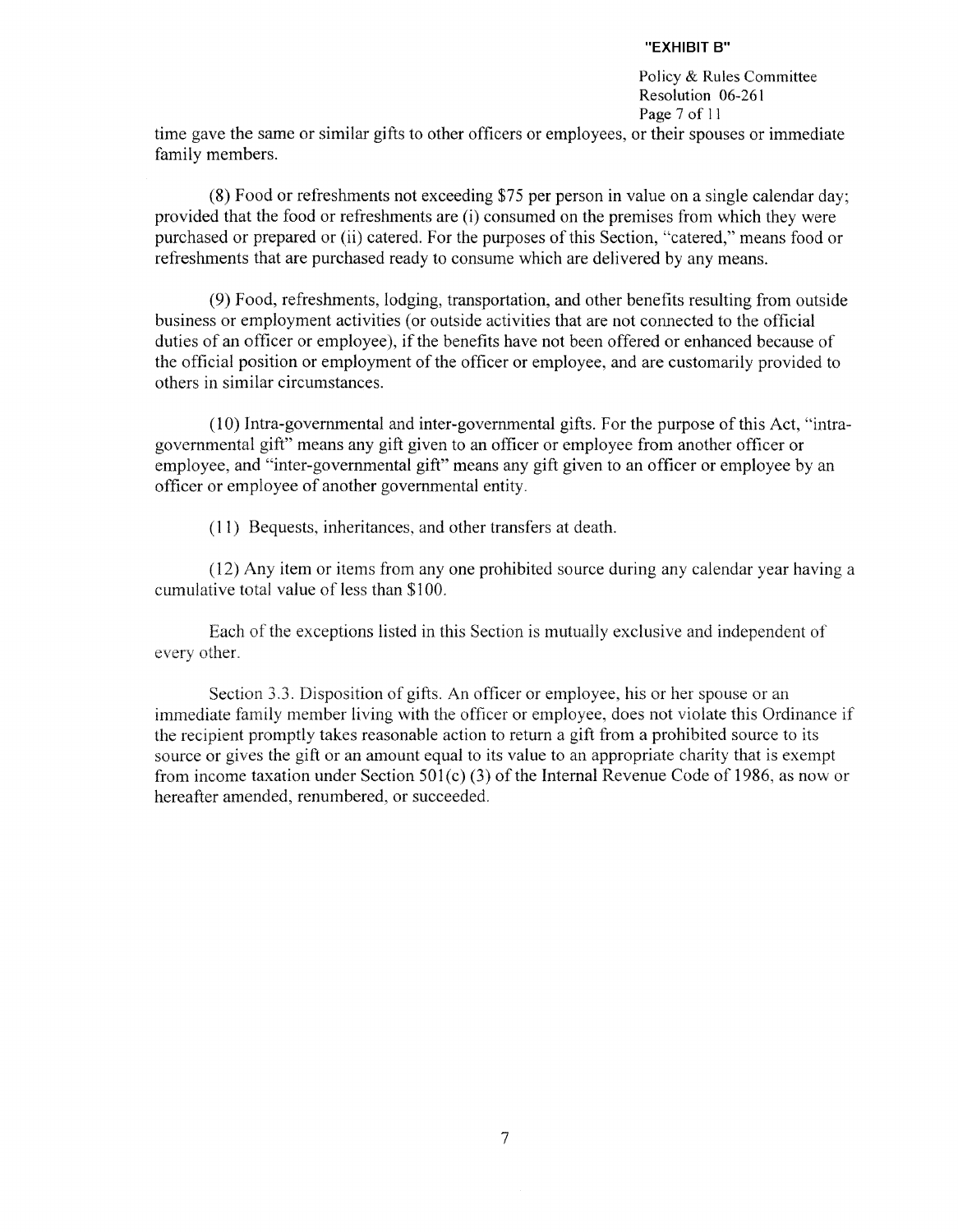Policy & Rules Committee Resolution 06-261 Page 8 of 11

#### **ARTICLE 4**

#### **ETHICS ADVISOR**

Section 4.1. The County Executive, with the advice and consent of the County Board shall designate an Ethics Advisor for the County. Said Ethics Advisor may not be already an "employee" of the County and shall not be related, either by blood or by marriage up to the degree of first cousin, to any elected official of the County. Said Ethics Advisor shall be an independent contractor of the County, and the compensation for said Ethics Advisor shall be as set by the Will County Board.

Section 4.2. The Ethics Advisor shall provide guidance to the officers and employees of the County concerning the interpretation of and compliance with the provisions of this Ordinance and State ethics laws for the future actions of any officer or employee. Should the Ethics Advisor become aware of any past violations of this Ordinance, the Ethics Advisor shall inform the Ethics Commission of said violation. If the Ethics Commission does not exist, the Ethics Advisor shall inform the Will County State's Attorney of said violation. The Ethics Advisor shall perform such other duties as may be delegated by the County Board.

#### **ARTICLE 5**

#### **WHISTLE BLOWER PROTECTION**

Section 5.1. Definitions. In this Article:

"Public body" means (1) any officer, member, or agency; (2) the federal government; (3) any local law enforcement agency or prosecutorial office: (4) any judiciary, grand or petit jury, law enforcement agency, or prosecutorial office; and (5) any officer, employee, department, agency, or other division of any of the foregoing.

"Supervisor" means an officer, a member, or an employee who has the authority to direct and control the work performance of an employee or who has authority to take corrective action regarding any violation of a law, rule, or regulation of which the employee complains.

"Retaliatory action" means the reprimand, discharge, suspension, demotion, or denial of promotion or transfer of any employee in the terms and conditions of employment, and that is taken in retaliation for an employee's involvement in protected activity, as set forth in Section 5.2.

Section 5.2. Protected activity. An officer, a member, or an agency shall not take any retaliatory action against an employee because the employee does any of the following: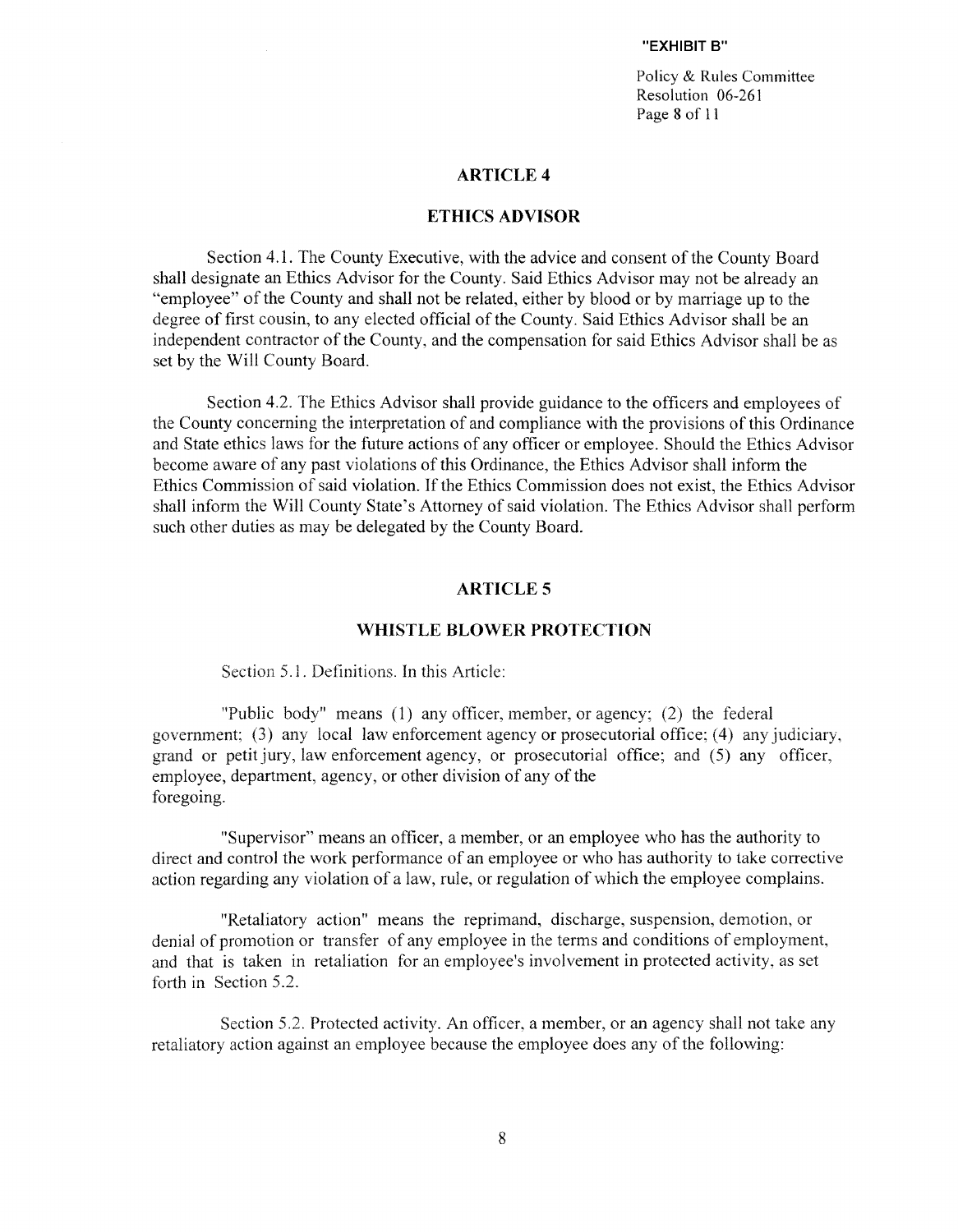Policy & Rules Committee Resolution 06-261 Page 9 of 11

(1) Discloses or threatens to disclose to a supervisor or to a public body an activity, policy, or practice of any officer, member, agency, or other employee that the employee reasonably believes is in violation of a law, rule, or regulation.

(2) Provides information to or testifies before any public body or Ethics Commission conducting an investigation, hearing, or inquiry into any violation of a law, rule, or regulation by any officer, member, agency, or other employee.

(3) Assists or participates in a proceeding to enforce the provisions of this Ordinance.

Section 5.3. Burden of proof. A violation of this Article may be established only upon a finding that (i) the employee engaged in conduct described in Section 5.2 and (ii) that conduct was a contributing factor in the retaliatory action alleged by the employee. It is not a violation, however, if it is demonstrated that the officer, member, other employee, or agency would have taken the same unfavorable personnel action in the absence of that conduct.

Section 5.4. Remedies. The employee may be awarded all remedies necessary to make the employee whole and to prevent future violations of this Article. Remedies imposed may include, but are not limited to, all of the following:

(1) reinstatement of the employee to either the same position held before the retaliatory action or to an equivalent position;

(2) 2 times the amount of back pay;

- (3) interest on the back pay; and
- (4) the reinstatement of full fringe benefits and seniority rights.

Section 5.5. Preemption. Nothing in this Article shall be deemed to diminish the rights, privileges, or remedies of an employee under any other federal or State law, rule, or regulation or under any collective bargaining agreement or employment contract.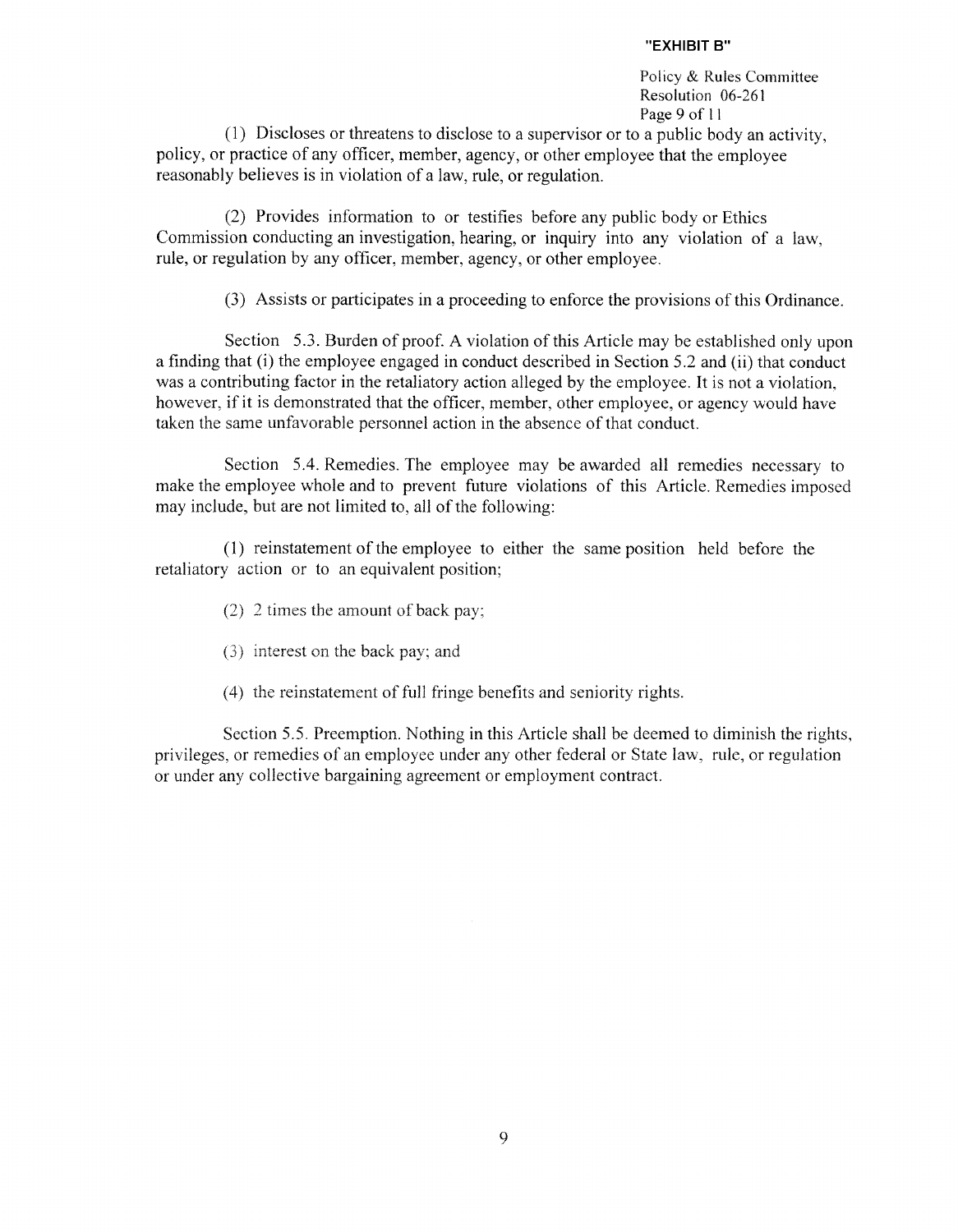Policy & Rules Committee Resolution 06-261 Page 10 of 11

#### **ARTICLE 6**

#### **PENALTIES**

Section 6.1. Penalties. (a) A person who intentionally violates any provision of Article 5 of this Ordinance may be punished by a term of incarceration in a penal institution other than a penitentiary for a period of not more than 364 days, and may be fined in an amount not to exceed \$2.500.

(b) A person who intentionally violates any provision of Article 3 of this Ordinance is subject to a fine in an amount of not less than \$1,001 and not more than \$5,000.

(c) Any person who intentionally makes a false report alleging a violation of any provision of this Ordinance to the local enforcement authorities, the State's Attorney or any other law enforcement official may be punished by a term of incarceration in a penal institution other than a penitentiary for a period of not more than 364 days, and may be fined in an amount not to exceed \$2,500.

(d) A violation of Article 2 of this Ordinance shall be referred to the Will County State's Attorney or his designee for review. The State's Attorney or his designee may file in the circuit court by way of an information or sworn complaint charging such offense. The prosecution shall be under and conform to the rules of criminal procedure. Conviction shall require the establishment of the guilt of the defendant beyond a reasonable doubt.

A violation of Article 3 of this Ordinance may be prosecuted as a quasi-criminal offense by the Will County State's Attorney, or his designee, or, if an Ethics Commission has been created, by the Commission through the designated administrative procedure.

(e) In addition to any other penalty that may be applicable, whether criminal or civil, an officer or employee who intentionally violates any provision of Article 2 or Article 3 of this Ordinance is subject to discipline or discharge.

**SECTION 2:** This Ordinance shall be in effect upon its passage, approval and publication as provided by law.

**SECTION 3:** If any term and/or provision of this Ordinance shall to any extent be held invalid or unenforceable, the remaining terms or provisions of this Ordinance shall not be affected thereby, but each term and/or provision of this Ordinance shall be valid and enforced to the fullest extent permitted by law.